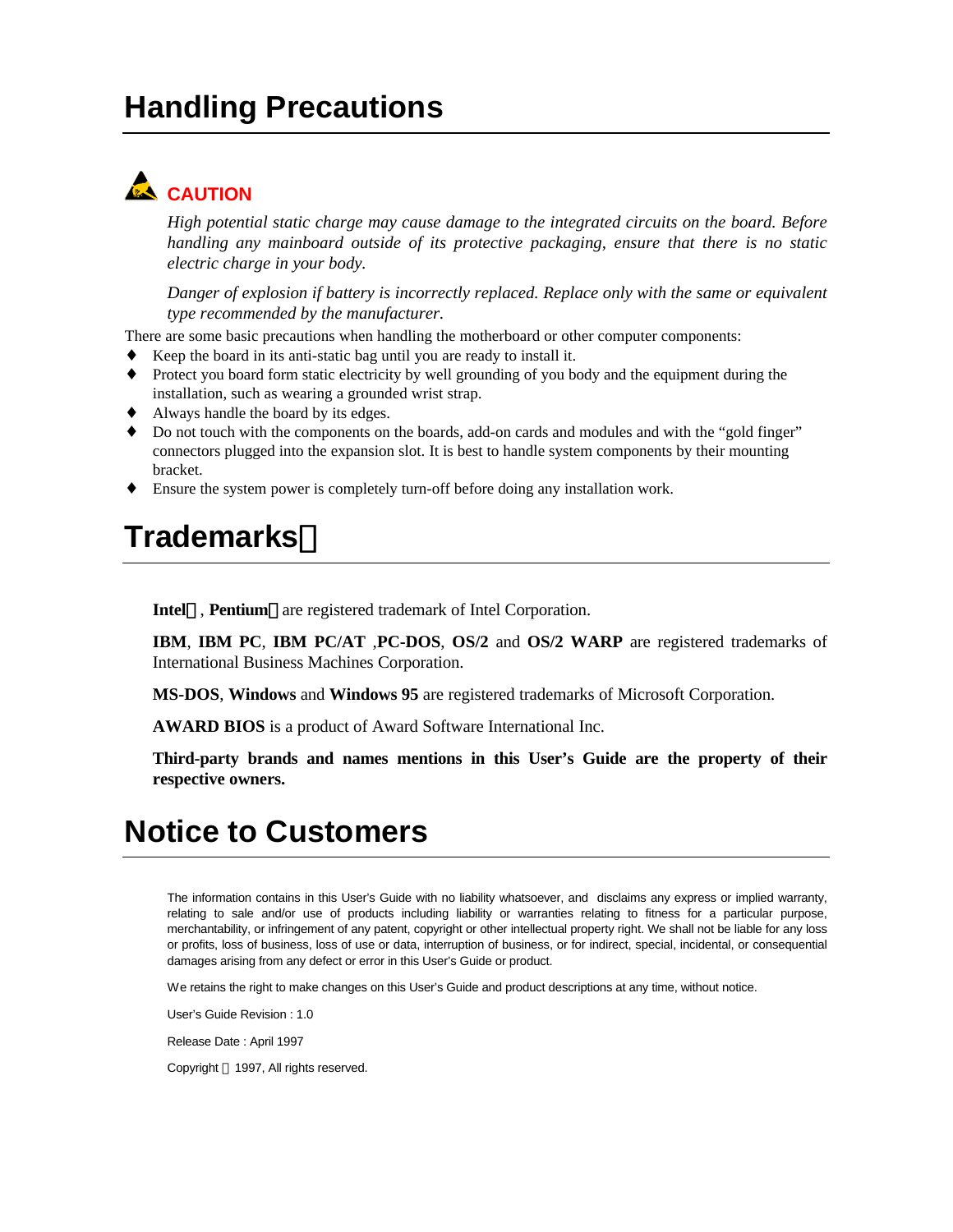# **Table of Contents**

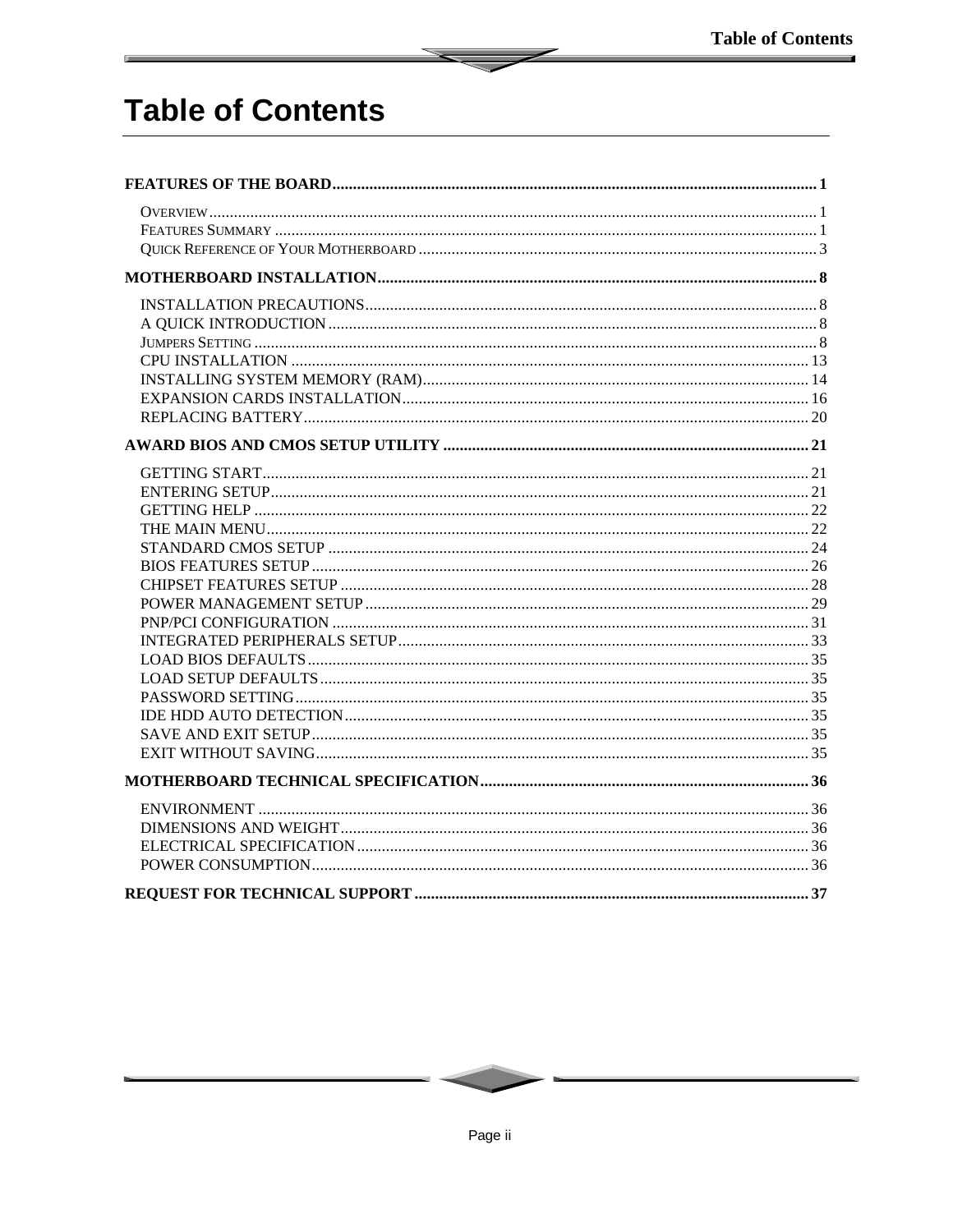# **Features of the Board**

# **Overview**

Congratulations on purchasing the highest performance Pentium® motherboard. With the advanced technologies available today, this motherboard is designed to run Intel's Pentium<sup>®</sup> processors at speeds up to 233 MHz. The on-board system memory consists of SIMM and DIMM which gives you the most flexibility for system design. It supports up to 256 MB of DRAM using standard 72-pin SIMM sockets that accept either Fast Page Mode (FPM) and Extended Data Out (EDO) memory. In addition, two unbuffered, 3.3 Volts, 168-pin SDRAM sockets are also included for up to 256MB Synchronous Dynamic Memory support. A 298-pin ,type 7, Zero Insertion Force (ZIF) socket allows an easy upgrade path for the future Pentium Overdrive® processors.

This motherboard maximum utilizes Intel's 82430TX PCI chipset. The Intel 82371AB PCI/ISA IDE Xccelerator (PIIX4) provides an integrated Bus Mastering IDE controller with two high performance IDE interfaces for up to four IDE devices (such as hard drives or CD-ROM) and "Ultra 33" Synchronous DMA mode transfers up to 33Mbytes/sec. The integrated I/O controller integrates the standard PC I/O functions: floppy interface, two FIFO serial ports, one EPP/ECP capable parallel port, and support for an IrDA and Consumer Infra Red compatible interface.

The four on-board 32-bit PCI local bus slots allows a higher bandwidth data path , which serves as a super highway, for intensive data-movement such as video or networking. The BIOS support PCI bridge user configuration, which allows for further expansion of the system with PCI peripherals. Up to three 16-bit ISA slots allow this board backward hardware compatible with the older expansion card. A total of six expansion slots may be populated with full length add-in cards, since one PCI and ISA slot share the same chassis I/O panel. ISA add-in cards can be full length.

# **Features Summary**

This motherboard comes with following features:

- ˛Supports Intel Pentium® Processor up to 233MHz, which included the newest MMX CPU.
- Intel 430TX PCIset, including and 82371AB PCI ISA IDE Xccelerator (PIIX4).
- ▼ PnP BIOS with support for power management, enhanced IDE/SCSI features and desktop management interface (DMI) which allows higher level of hardware compatibility.
- $\nabla$  Flash BIOS for a more easy upgrade path
- $\sqrt{\phantom{a}}$  Up to 4 each 72-pin SIMM sockets, supports up to 256 MB DRAM in two banks, which included FPM, EDO DRAM types
- **V** Two high speed unbuffered synchronous dynamic RAM sockets
- ˛Three 16-bit ISA expansion slots and four 32-bit PCI expansion slots.
- Integrated two PCI bus master IDE controller with two on-board connectors supports up to four IDE devices such as Hard Disk, CD-ROM or Tape Backup drives. Supports "Ultra 33" Synchronous DMA mode transfers up to 33 Mbytes/sec
- $\overline{V}$  Integrated I/O chipset featuring one floppy disk controller, two 16550 UART compatible serial ports, one high speed EPP/ECP capable parallel port, one Infra Red port.
- ▼ Two USB ports for serial transfers at 12 or 1.5Mbit/sec. It supports legacy keyboard and mouse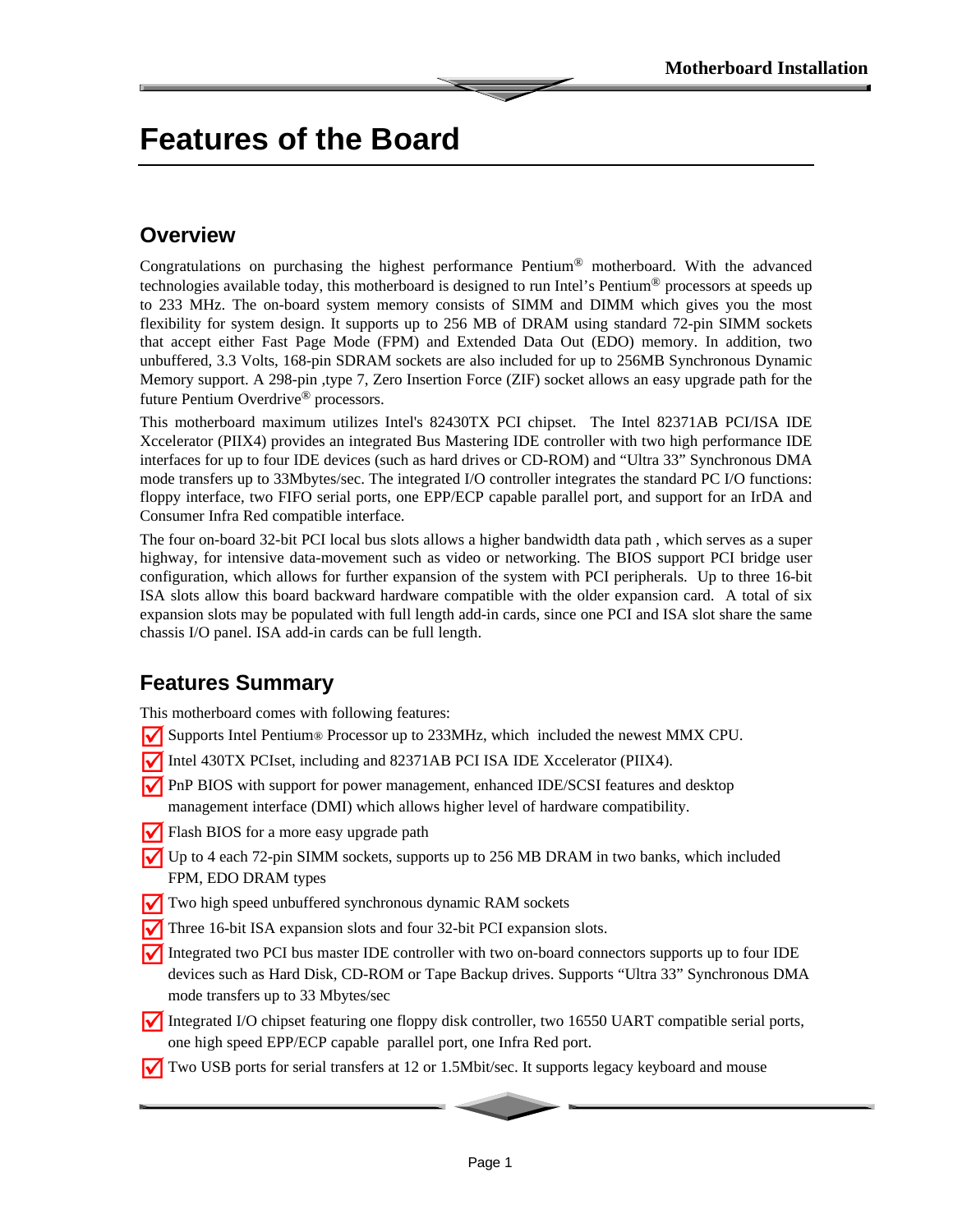-



**Parts Location on the Motherboard**

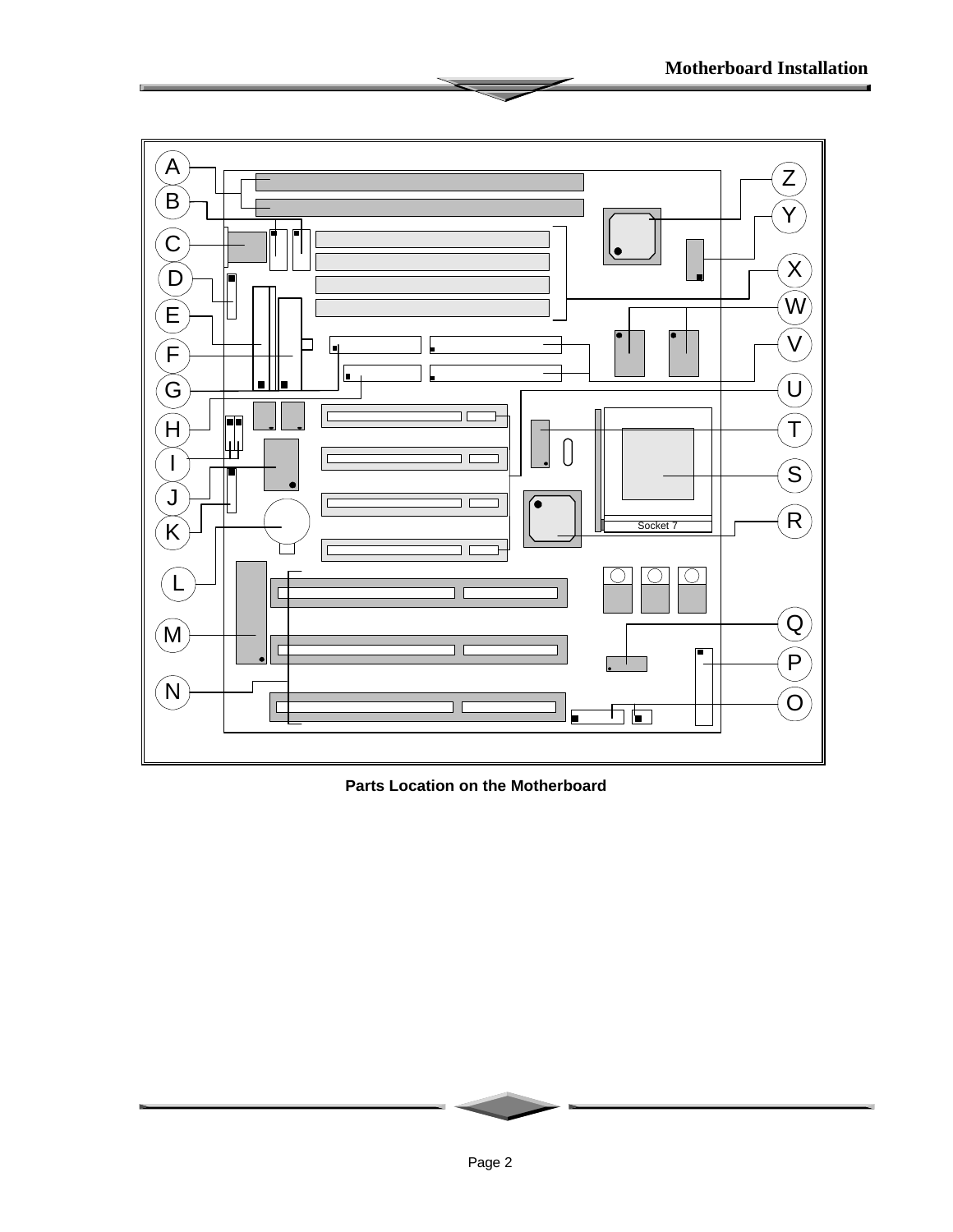# **Quick Reference of Your Motherboard**

- 
- 
- C AT Keyboard Connector **P** Functions Connector
- D PS/2 Mouse Header **D** Q Voltage Regulator
- E AT Power Supply Connector **R** Intel 82430TX PCIset-PIIX4
- F ATX Power Supply Connector S Pentium Socket 7
- G Parallel (Printer) Port Connector T System Clock Chip
- H Floppy Drive Connector U PCI Bus Connectors
- I Universal Serial Bus (USB) Headers V IDE Connectors
- J Integrated I/O Controller W 256/512K Cache RAM
- K Infra-Red (IR) Connector X SIMM RAM Sockets
- L 3V Lithium Battery **X** TAG RAM
- 
- A 3.3v DIMM Sockets N N ISA Bus Connectors
- B Serial (COM1 and 2) Port Headers **O CPU I/O and Core Voltage Headers** 
	-
	-
	-
	-
	-
	-
	-
	-
	-
	-
- M Flash BIOS EEPROM 2 Intel 430TX PCIset System Controller

### **[A] SDRAM Socket**

There have a Unbuffered, 3.3 Volts, SDRAM socket on-board provides more flexibility for your system memory upgrade.

# **[B] Serial (COM 1 and 2) Port Headers**

This motherboard provides two high-speed UART compatible serial ports.

#### **[C] AT Keyboard Connector**

This connection is used for a standard IBM-compatible keyboard, such as 101 enhanced keyboard.

# **[D] PS/2 Mouse Header**

PS/2 device, likes some PS/2 keyboard and mouse, are all have a standard 6-pin round shape connector. However, it does not have a unique onboard standard. Therefore, please refer to the Chapter "Motherboard Installation", in order to purchase an suitable PS/2 Mouse Connector.

# **[E] AT Power Supply Connector**

Based on the AT specification, one 12-pin power connector covers all the required power sources, ±5V and  $+12V$ .

# **[F] ATX Power Supply Connector**

Based on the ATX specification, one 20-pin power connector covers all the required power sources, ±5V, ±12V and ±3.3V, with soft-touch button power on/off features. This connector reduces the installation time and minimizes the chance of defects caused by incorrect connection.

# **[G] Parallel (Printer) Port Connector**

One Parallel port with SPP, EPP and ECP capabilities.

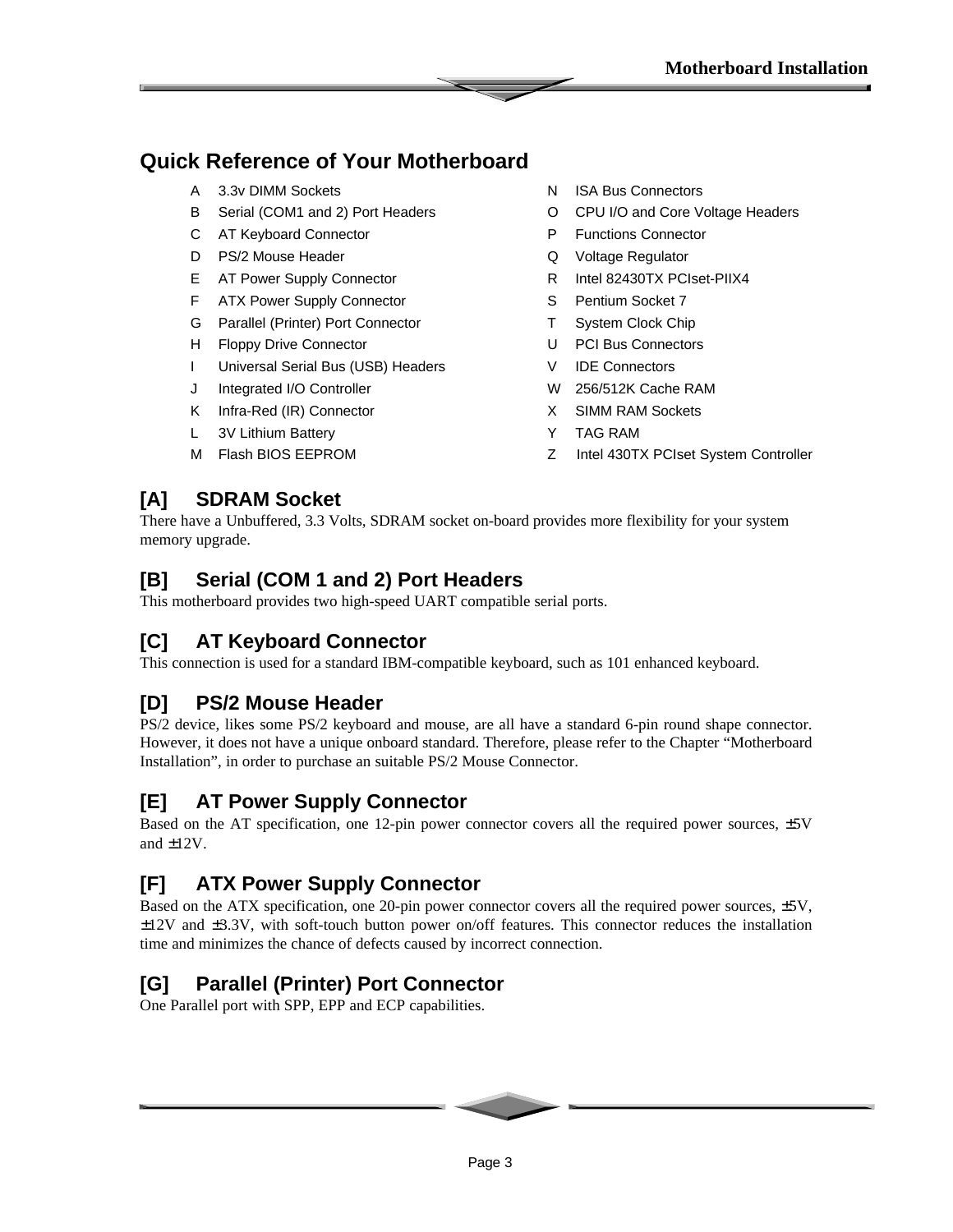$\overline{\phantom{0}}$ 

# **[H] Floppy Drive Connector**

而

A 34-pin connector on-board allows connection to two 360K, 720K, 1.2M, 1.44, 2.88M floppy disk drives.

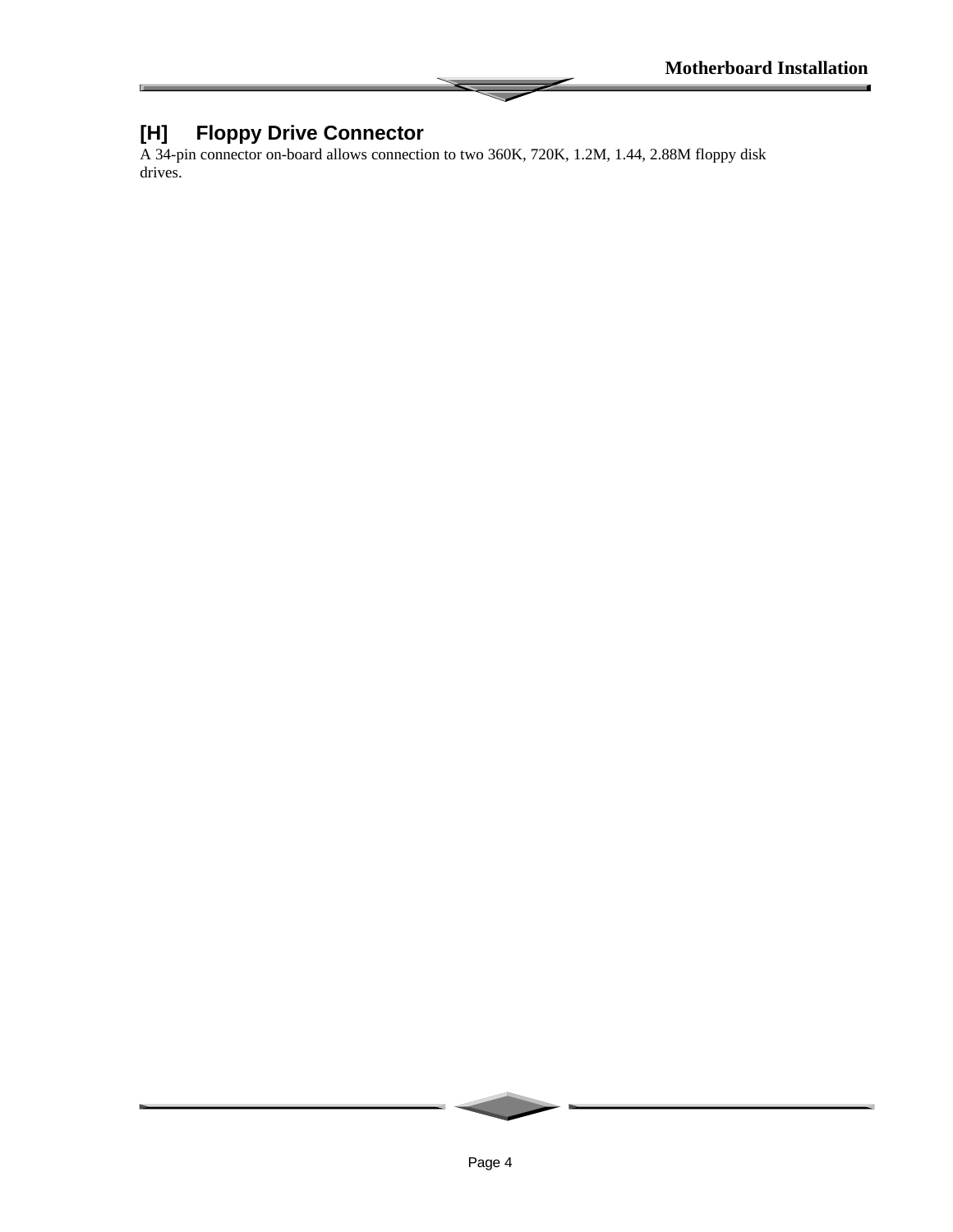# **[I] USB Headers**

Universal Serial Bus (USB) is new interface standard for any I/O device "Outside the Box". USB makes your peripherals have a real plug and play (PnP) capabilities with up to 12MB/sec data speed In the coming soon, any external device connected to your computer will be standardized into USB standard which are all have a special 4-pin rectangle shape connector. Therefore, with the Intel chipset, this motherboard builds two USB headers on-board for you future investment. If you are using a USB devices, you must purchase an optional USB connector.

# **[J] Integrated I/O Controller**

On the motherboard, keyboard controller, serial ports, parallel port and floppy drive are all integrated into a single chip. The I/O port allows you to configure through the BIOS setup. This integrated I/O chip provides:

- Plug-and-Play compatible.
- Supports two 360K, 720K, 1.2M, 1.44, 2.88M floppy disk drives
- One multi-mode high performance parallel port which can be BIOS configured as standard (SPP) mode, enhanced (EPP) mode, high speed (ECP) mode.
- Supports two 16C550 compatible enhanced serial ports.
- Supports IrDA or ASKIR infra-red interface.

# **[K] Infra-Red (IR) Connector**

A 5-pin interface on the front panel I/O connector is provided to allow connection to a Hewlett Packard HSDSL-1000 compatible Infra-red (IrDA) transmitter/receiver. Once the module is connected to the front panel I/O header, Serial port 2 can be re-directed to the IrDA module. When configured for IrDA, the user can transfer files to or from portable devices such as laptops, PDA's and printers using application software such as LapLink. The IrDA specification provides for data transfers at 115kbps from a distance of 1 meter. Support for Consumer Infra Red (ASK-IR) is also included, please refer to your IR equipment for more detailed information.

# **[L] 3V Lithium Battery**

A on-board battery holder is used to hold a 3 Volts CR-2032 Lithium battery which makes the battery's replacement more convenient. This battery is used to supply power for the RTC CMOS RAM in order to save your system setting and date/time counting during system power-off. In general, the battery's lifetime is about 5 years. If you see a "BIOS checksum error" message happened while system turn-on, it may be caused by the battery low. You can try to fix it by simply replaced the battery.

# **[M] Flash BIOS**

The flash BIOS allows user have more flexibility to upgrade their motherboard. The flash BIOS can be programmed by software easily. For the latest BIOS upgrade information, please feel free to visit our web site: http://www.zida.com.

# **[N] ISA Add-in Board Connectors**

This motherboard provides three 16 bit ISA slots which allows backward hardware compatibility.

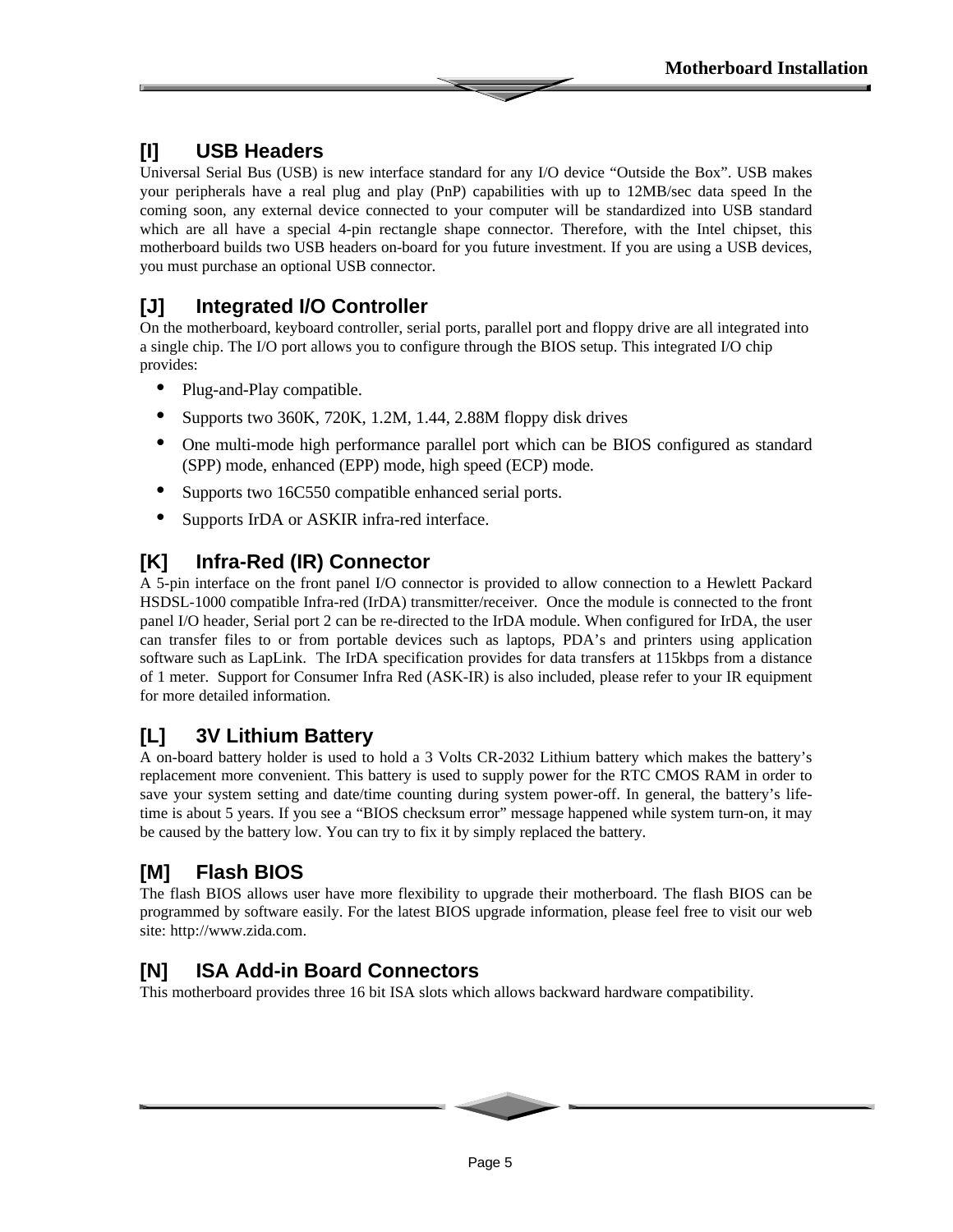# **[O] CPU I/O and Core Voltage Header**

The header JP16 (CPU I/O Voltage) and JP15 (CPU Core Voltage) provides user to select an appropriate voltage level to their CPU. Please contact to your CPU supplier if you are not sure the voltage requirements to your CPU.

# **[P] Front Panel Function Connector**

For you convenience, all the front panel functions are integrated into a single connector, which included power LED and keyboard lock, turbo switch, reset switch, SMI switch and speaker.

### **[Q] Voltage Regulator**

The voltage regulator combines switching regulator and low dropout linear regulator in single chip which provides high efficiency voltage sources to the mother board.

### **[R] Intel 82430TX PCIset - PCI ISA IDE Xcelerator (PIIX4)**

The Intel 82371AB is a 324-pin BGA package IC which provides the following features:

- Interface between the PCI local bus and ISA bus.
- Supports for 2 Universal Serial Bus (USB) ports.
- Integrated IDE controller supports two IDE connectors for up to four IDE devices providing an interface for IDE hard disks and CD ROMs. Up to four IDE devices can be supported in Bus Master Mode, it also support for "Ultra 33" synchronous DMA compatible devices.
- Enhanced DMA controller with Fast Type-F DMA
- Two Interrupt Controller based on two 82C59 and Timers based on 82C54 which provides System Timer, Refresh Request, Speaker Tone Output.
- It contains full support for the Advanced Configuration and Power Interface (ACPI) specification.

#### **[S] Pentium® Type-7 Socket**

The type-7 socket is a 298-pin, zero insertion force (ZIF) socket. It provides users with a performance upgrade path to Pentium<sup>®</sup> OverDrive technology.



# **PENTIUMPROCESSOR**

*An approved Pentium heatsink is necessary for proper thermal dissipation in an AT compliant chassis. The processor/heatsink assembly must be securely fastened to the Socket 7 ZIF socket by two clips. These clips fit over the heatsink assembly and attach to the outer wide tabs of the Socket 7 assembly.*

# **[T] System Clock Chip**

This system clock chip provides all the clock signals for the system, such as CPU clock ,PCI bus clock, and etc.

# **[U] PCI Add-in Board Connectors**

This motherboard provides three 32 bit PCI slots with up to 133MB/sec burst data transfer rate.

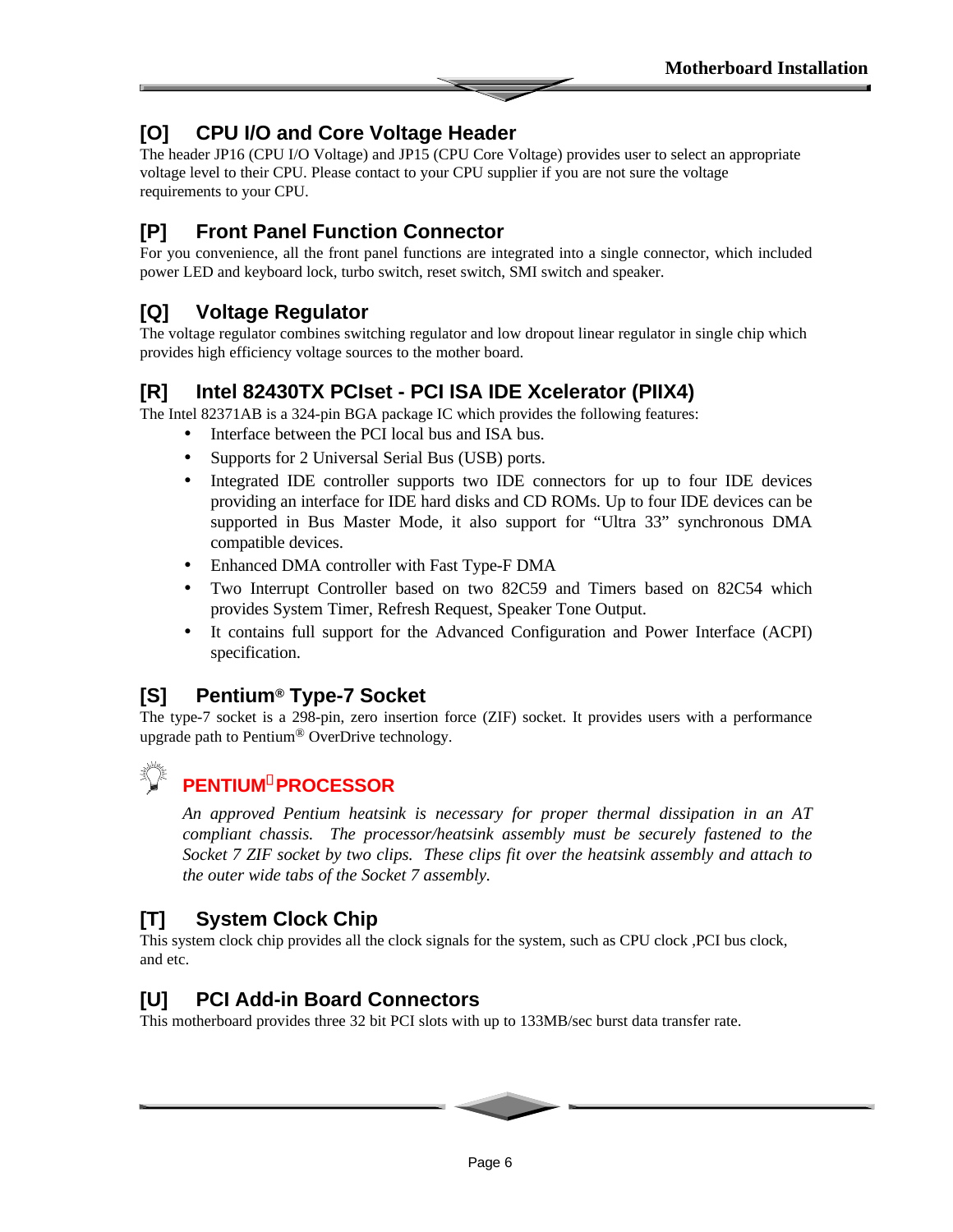# **[V] IDE Connectors**

The fast IDE interface supports up to four IDE devices providing an interface for IDE hard disks and CD ROMs. Each IDE device can have independent timings. The IDE interface supports PIO IDE transfers up to 14 Mbytes/s and Bus Master IDE transfers up to 33 Mbytes/sec.

# **[W] 256K/512K Cache RAM**

An 256K/512K Cache RAM on-board in order to further enhanced of your system performance.

# **[X] SIMM Sockets**

This motherboard provides four 72-pin SIMM sockets. The minimum memory size is 8 MB by using two 1M x 32 SIMM modules and maximum memory size is 256 MB by four 16M x 32 SIMM modules. Memory timing can be configured through the BIOS setup, please refer to the chapter of BIOS setup. They support both Fast Page Mode and Extended Date Output (EDO).

The four sockets are arranged into two banks, Bank 0 and Bank 1, of two sockets each. Each bank provides a 64/72-bit wide data path. Both SIMMs modules in a bank must be of the same memory size and type. There are no jumper settings required for the memory size or type, which is automatically detected by the system BIOS.

# **EDO DRAM**

*Extended Data Out (or Hyper Page) DRAM is designed to improve the DRAM read performance. EDO DRAM holds the memory data valid until the next memory access cycle, unlike standard fast page mode DRAM that tri-states the memory data when the precharge cycle occurs, prior to the next memory access cycle.*

# **[Y] TAG RAM**

High speed Tag RAM.

#### **[Z] Intel 430TX PCIset System Controller**

The Intel 82430TX integrates the cache and main memory DRAM control functions and provides bus control for transfers between the CPU, cache, main memory and the PCI Bus. The TX comes in a 324 pin BGA package.

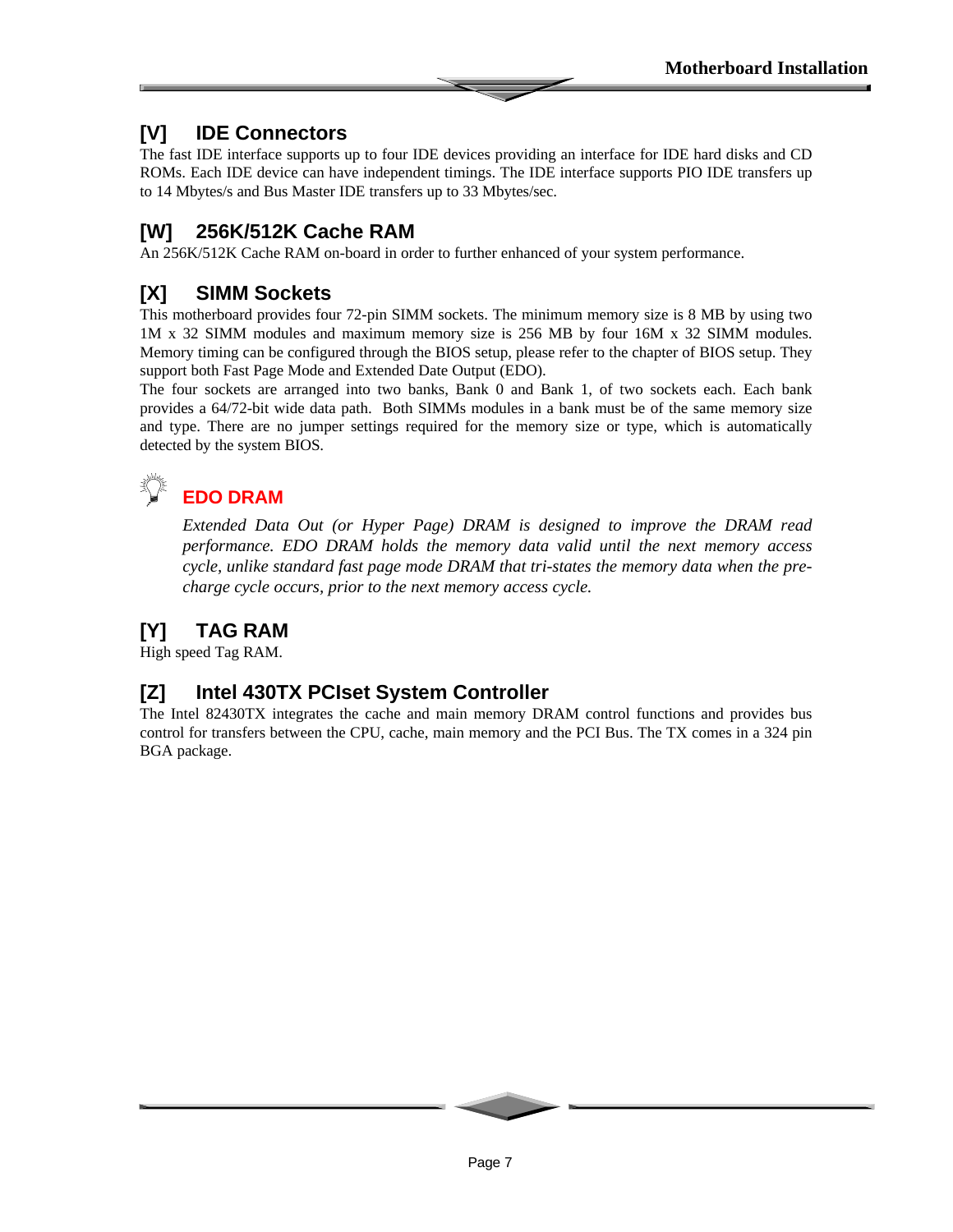# **Motherboard Installation**

# **INSTALLATION PRECAUTIONS**

During installation and initial test, use caution to avoid personal injury and damage to wiring due to sharp pins on connectors and printed circuit assemblies, rough chassis edges and corners, and hot components. Adhere to warnings and limitations regarding accessibility into areas designated only for authorized technical personnel.

# **A QUICK INTRODUCTION**

To Install and operate your the new motherboard, you must follow the steps below:

- 1. Set Jumpers on the motherboard
- 2. Install the CPU with cooling fan
- 3. Install RAM modules
- 4. Connect cables, wires and power connector
- 5. Install expansion cards

# **Jumpers Setting**

There are several user-adjustable jumpers on the board which allow you to configure your system to match your requirements. This chapter contains the information on the various jumpers settings and connector on your motherboard.

#### **Jumpers**

Jumpers are used to make several hardware settings on the motherboard. From the "Map of the Motherboard" shown above, you can identify the location of the jumpers. There are two kinds of jumper on-board, 2-pin jumper and 3-pin jumper. On the symbol of jumper likes " $\Box$ ", " $\Box$ " inside stands for pin 1. To set a jumper, a black cap containing metal contacts is placed across the jumper pin/s according to your required configuration. The jumper settings will also be described numerically such as [open] for open, [short] for short, [1-2] for connect pins  $1&2$ , [2-3] for connects pins  $2&3$  respectively.



# **CAUTION**

*Users are not recommended to change any jumpers in it's default setting listed on this User's Guide. Changing the jumper settings improperly may affect the system performance.*

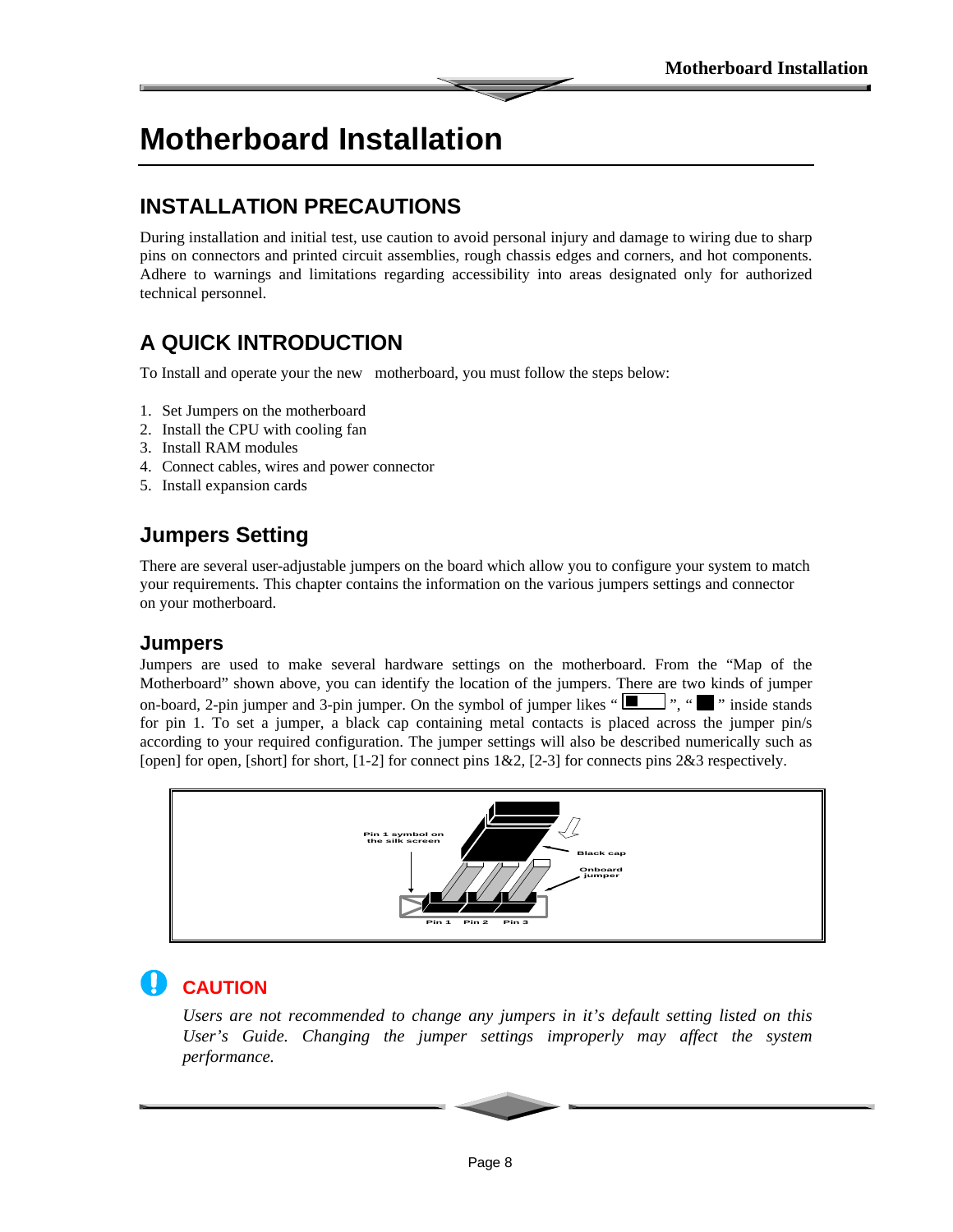**DIMM1 DIMM2 TAG TX SIMM 1 COM 2 COM 1 KB JP1 SIMM 2 PS/2 MOUSE SIMM 3 CACHE CACHE JP8 JP7 JP7 JP7 JP7 JP7 JP7 JP7 JP7 JP7 JP7 JP7 JP7 JP7 JP7 JP7 JP7 SIMM 4 J3 J4** FLOPPY PRIMARY IDE **ATX POWER AT POWER JP3 JP4 PR1 J5** PRINTER SECONDARY IDE **USB2 USB1 JP5 JP6 PCI1** ξI **W83977 PCI2** CLK **IR\_CON PCI3**  $\frac{1}{2}$ **I**<br>**I**<br>24<br>  $\frac{1}{2}$ <br>  $\frac{1}{2}$ <br>  $\frac{1}{2}$ <br>  $\frac{1}{2}$ <br>  $\frac{1}{2}$ <br>  $\frac{1}{2}$ <br>  $\frac{1}{2}$  $\frac{1}{2}$ Socket 7 **PIIX4 PCI4**  $\blacksquare$ **JP19 JP9 JP10** Г E **ISA 1** FLASH BIOS **JP20 ISA 2 VOLTAGE REGULATOR JP14 ISA 3 J14** <sub>J13</sub> J12 E Œ. **JP15 JP16**

The following figure is a completed "Map of the Onboard Jumpers" for the onboard jumpers (JP).

**Map of the Onboard Jumpers**

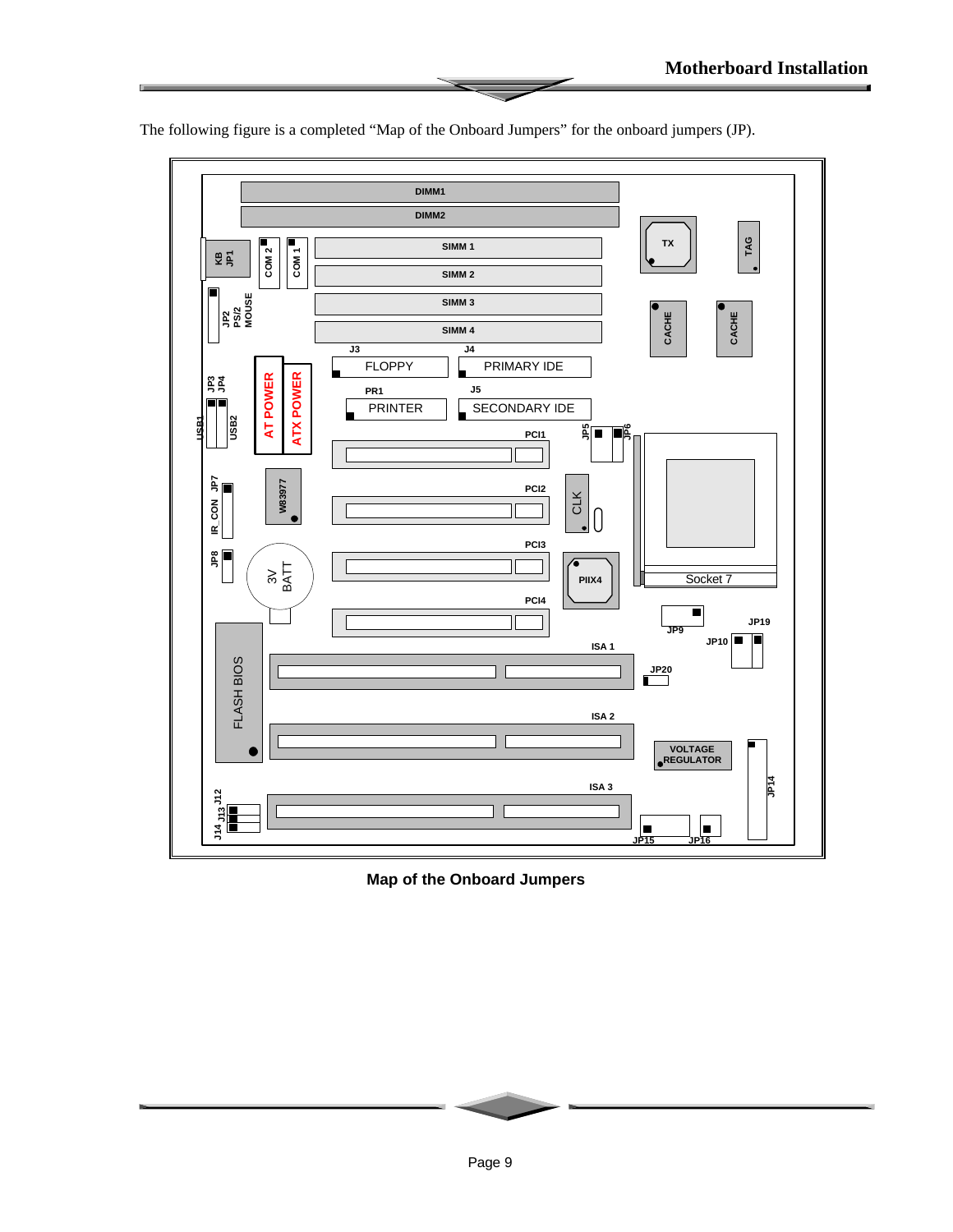#### **CPU Speed Selection**

- JP5,6 for external bus frequency
- JP10 for frequency ratio setting

The table below shows the jumper setting for the CPU based on its internal clock speed.

#### **INTEL PENTIUM CPU**

| <b>Internal CPU</b><br>Speed (MHz) | <b>External Bus</b><br>Speed (MHz) | JP5               | JP <sub>6</sub> | <b>Frequency</b><br>Ratio | <b>JP10</b>       |
|------------------------------------|------------------------------------|-------------------|-----------------|---------------------------|-------------------|
| 90                                 | 60                                 | $[1-3]$ , $[4-6]$ | $[2-3]$         | 1.5x                      | $[1-3]$ , $[2-4]$ |
| 100                                | 66                                 | $[3-5]$ , $[2-4]$ | $[2-3]$         | 1.5x                      | $[1-3]$ , $[2-4]$ |
| 120                                | 60                                 | $[1-3]$ , [4-6]   | $[2-3]$         | 2x                        | $[1-3]$ , [4-6]   |
| 133                                | 66                                 | $[3-5]$ , $[2-4]$ | $[2-3]$         | 2x                        | $[1-3]$ , [4-6]   |
| 150                                | 60                                 | $[1-3]$ , [4-6]   | $[2-3]$         | 2.5x                      | $[3-5]$ , [4-6]   |
| 166                                | 66                                 | $[3-5]$ , $[2-4]$ | $[2-3]$         | 2.5x                      | $[3-5]$ , [4-6]   |
| 180                                | 60                                 | $[1-3]$ , [4-6]   | $[2-3]$         | 3x                        | $[3-5]$ , $[2-4]$ |
| 200                                | 66                                 | $[3-5]$ , $[2-4]$ | $[2-3]$         | 3x                        | $[3-5]$ , $[2-4]$ |
| 233                                | 66                                 | $[3-5]$ , $[2-4]$ | $[2-3]$         | 3.5x                      | $[1-3]$ , $[2-4]$ |

#### **CYRIX/IBM 6X86 CPU**

| Internal CPU   External Bus<br>Speed (MHz) Speed (MHz) |    | JP <sub>5</sub>   | JP6    | <b>Frequency</b><br><b>Ratio</b> | <b>JP10</b>       |
|--------------------------------------------------------|----|-------------------|--------|----------------------------------|-------------------|
| PR133                                                  | 55 | $[3-5]$ , $[4-6]$ | $1-21$ | 2x                               | $[1-3]$ , $[4-6]$ |
| <b>PR166</b>                                           | 66 | $[3-5]$ , $[2-4]$ | [2-3]  | 2х                               | $[1-3]$ , $[4-6]$ |
| *PR200                                                 | 75 | $[1-3]$ , $[4-6]$ | $1-21$ | 2x                               | $[1-3]$ , [4-6]   |

\*For PR200, next version will support.

#### **AMD-K5 CPU**

| <b>Internal CPU</b><br>Speed (MHz) | <b>■ External Bus</b><br>$\parallel$ Speed (MHz) | JP5               | JP <sub>6</sub> | <b>Frequency</b><br>Ratio | <b>JP10</b>       |
|------------------------------------|--------------------------------------------------|-------------------|-----------------|---------------------------|-------------------|
| <b>PR90</b>                        | 60                                               | $[1-3]$ , [4-6]   | $[2-3]$         | 1.5x                      | $[1-3]$ , $[2-4]$ |
| <b>PR100</b>                       | 66                                               | $[3-5]$ , $[2-4]$ | $[2-3]$         | 1.5x                      | $[1-3]$ , $[2-4]$ |
| PR133                              | 66                                               | $[3-5]$ , $[2-4]$ | $[2-3]$         | 1.5x                      | $[1-3]$ , $[2-4]$ |
| <b>PR150</b>                       | 60                                               | $[1-3]$ , $[4-6]$ | $[2-3]$         | 1.75x                     | $[3-5]$ , [4-6]   |
| <b>PR166</b>                       | 66                                               | $[3-5]$ , $[2-4]$ | $[2-3]$         | 1.75x                     | $[3-5]$ , [4-6]   |

#### **AMD-K6 CPU**

| Internal CPU   External Bus<br>Speed (MHz) | Speed (MHz) | JP5               | JP <sub>6</sub> | <b>Frequency</b><br><b>Ratio</b> | <b>JP10</b>       |
|--------------------------------------------|-------------|-------------------|-----------------|----------------------------------|-------------------|
| PR166                                      | 66          | $[3-5]$ , $[2-4]$ | $[2-3]$         | 2.5x                             | $[3-5]$ , $[4-6]$ |
| <b>PR200</b>                               | 66          | $[3-5]$ , $[2-4]$ | $[2-3]$         | Зx                               | $[3-5]$ , $[2-4]$ |
| <b>PR233</b>                               | 66          | $[3-5]$ , $[2-4]$ | $[2-3]$         | 3.5x                             | $[1-3]$ , $[2-4]$ |

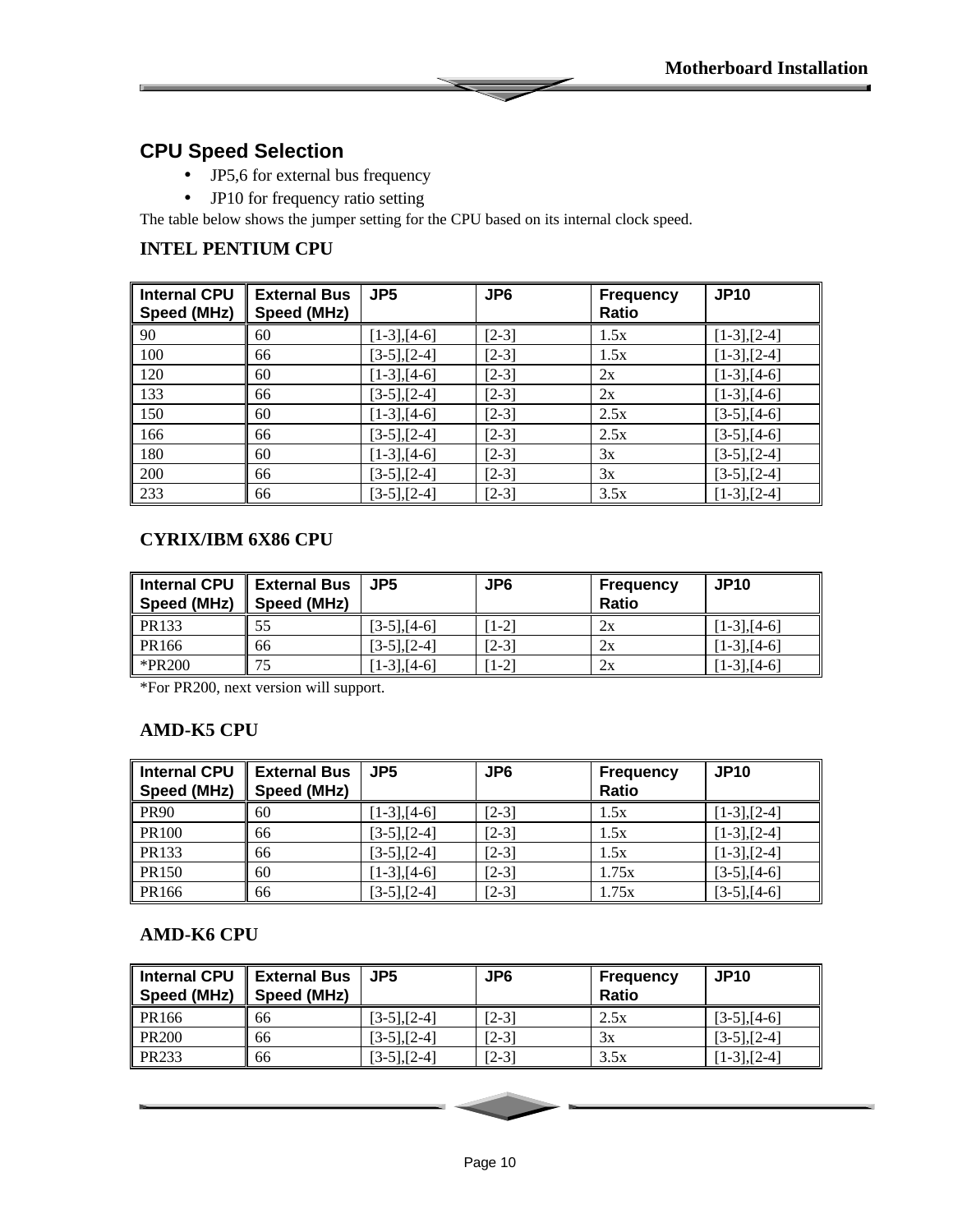$\overline{\phantom{0}}$ 

à.

 $\overline{\phantom{0}}$ 

a a

<u> I american provincia de la pro</u>

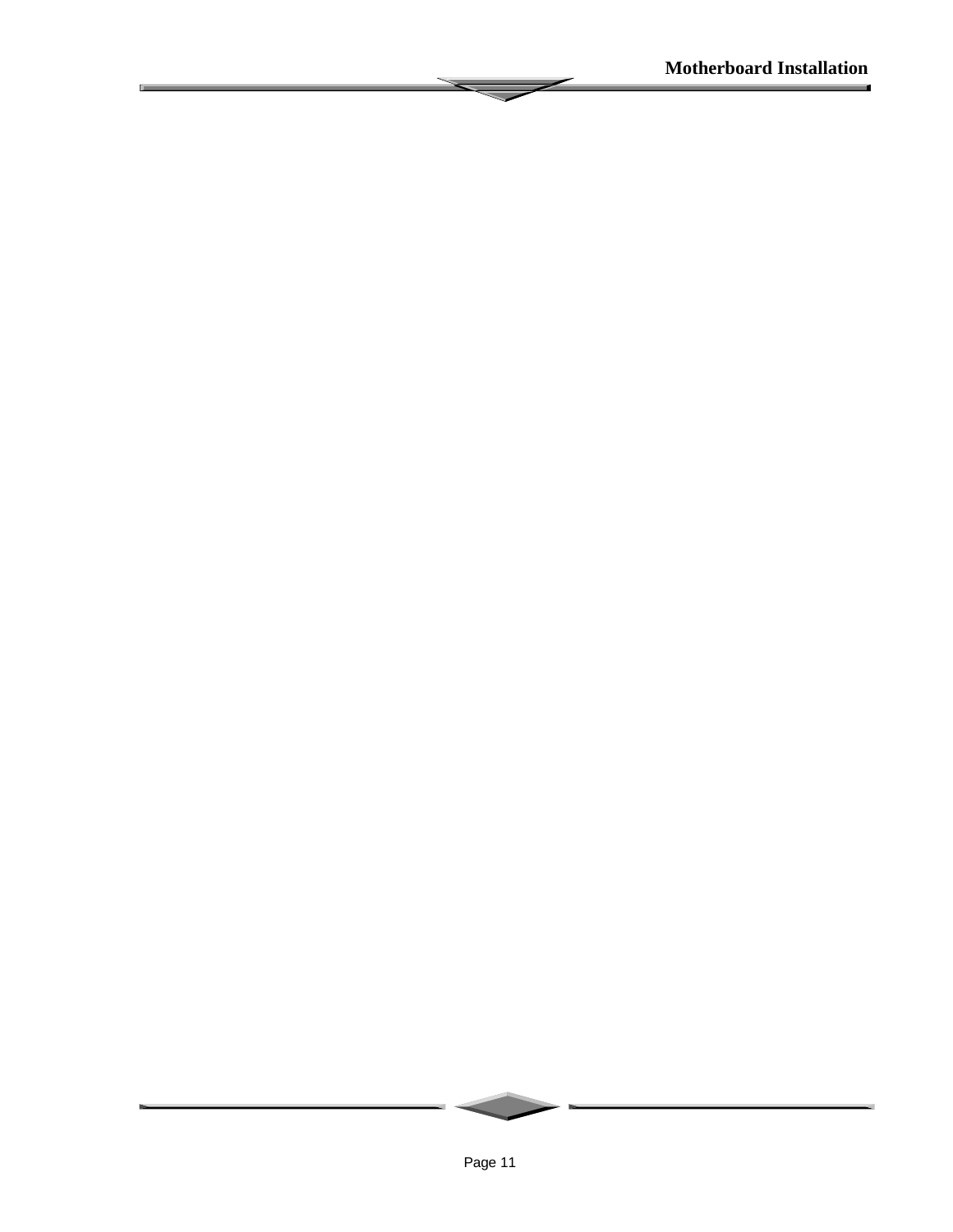#### **CPU Voltage Selection**

- JP16 for CPU I/O and chipset voltage selection
- JP15 for CPU core voltage selection
- JP9 for MMX CPU split power plane

The table below shows the jumper setting for the CPU voltage selection, please check your CPU voltage requirement before doing the jumper setting below.

| <b>CPU type</b>        | JP9                                   |
|------------------------|---------------------------------------|
| Intel Pentium          | $[1-2]$ , $[3-4]$ , $[5-6]$ , $[7-8]$ |
| Cyrix/IBM 6x86         |                                       |
| $AMD-K5$               |                                       |
| Intel Pentium with MMX | Fully Open                            |
| Cyrix 6x86L            |                                       |
| $AMD-K6$               |                                       |

#### **CPU I/O Voltage Selection**

| <b>JP16</b>         | I/O Voltage |  |
|---------------------|-------------|--|
| $\cdot$ – $\cdot$ . | ن ر         |  |
| `–⊿                 | ∟ د ب       |  |

#### **CPU Core Voltage Selection**

| <b>JP15</b> | <b>Core Voltage</b> |
|-------------|---------------------|
| $1-6$       | 2.8V                |
| $2 - 7$     | 2.9V                |
| $3 - 8$     | 3.2V                |
| $4-9$       | 3.3V                |
| $5 - 10$    | 3.5V                |



# **Q** CAUTION

*For the MMX or other split power plane CPU, JP9 must be fully opened before turn-on the system power. Failure to do so may cause damage of your CPU.*

# **CMOS Reset**

JP8 is used to clear the CMOS RAM data. After the CMOS reset, all the system BIOS configuration will lose at all.

| <b>Description</b> |                       |                  |
|--------------------|-----------------------|------------------|
| Jumper $ $ [1-2]   | $[2-3]$ (default)     |                  |
| JP8                | <b>CMOS RAM</b> clear | Normal operation |

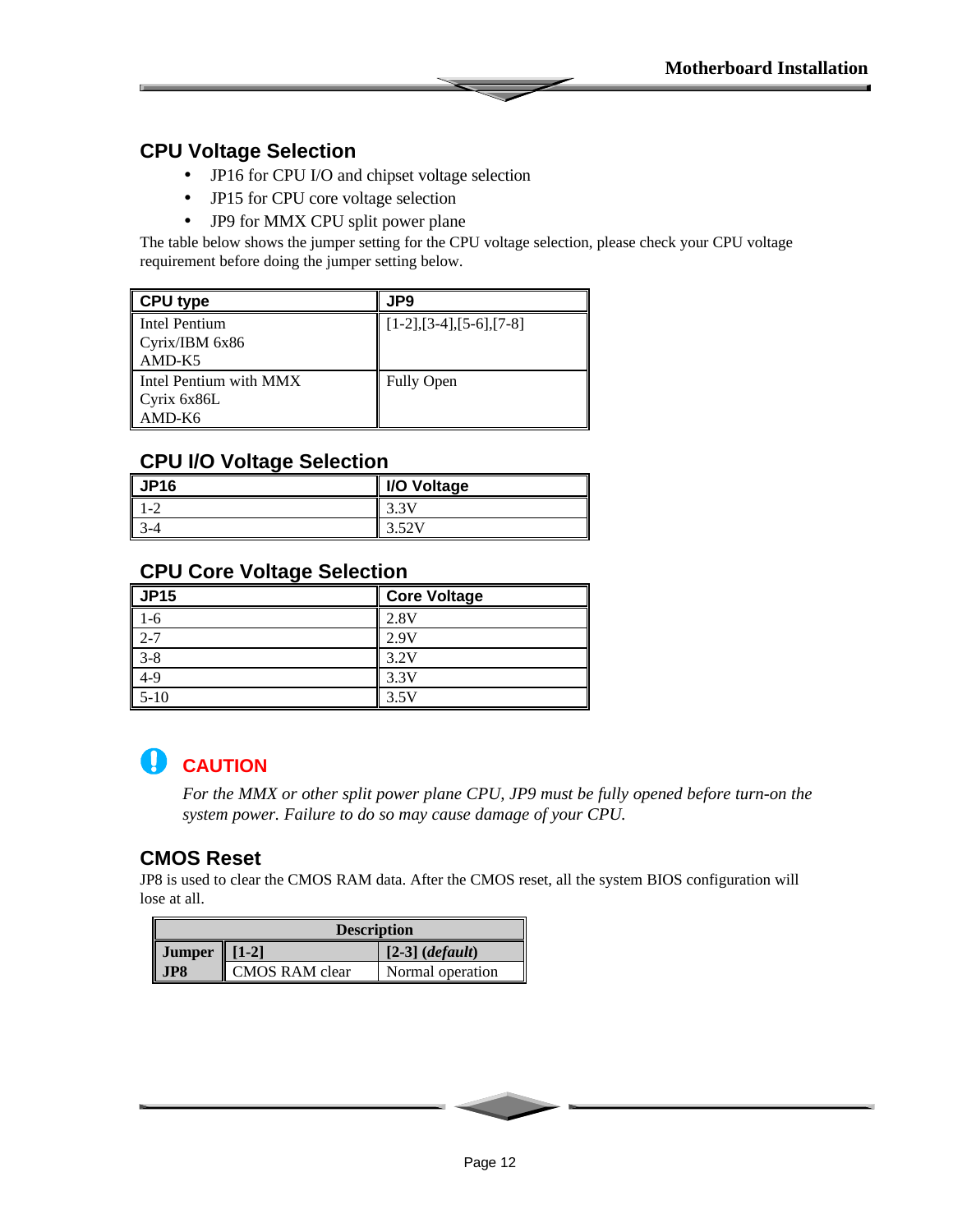# **CPU INSTALLATION**

The motherboard provides a 298-pin, type-7, ZIP socket. The CPU should have a fan attached to it to prevent overheating. If this is not the case then purchase a fan before you turn-on the system.



**CPU Installation Diagram**

#### $\bf{0}$ **CAUTION**

*Without a effective cooling fan, the CPU can overheat and cause damage to both the CPU and the motherboard.*

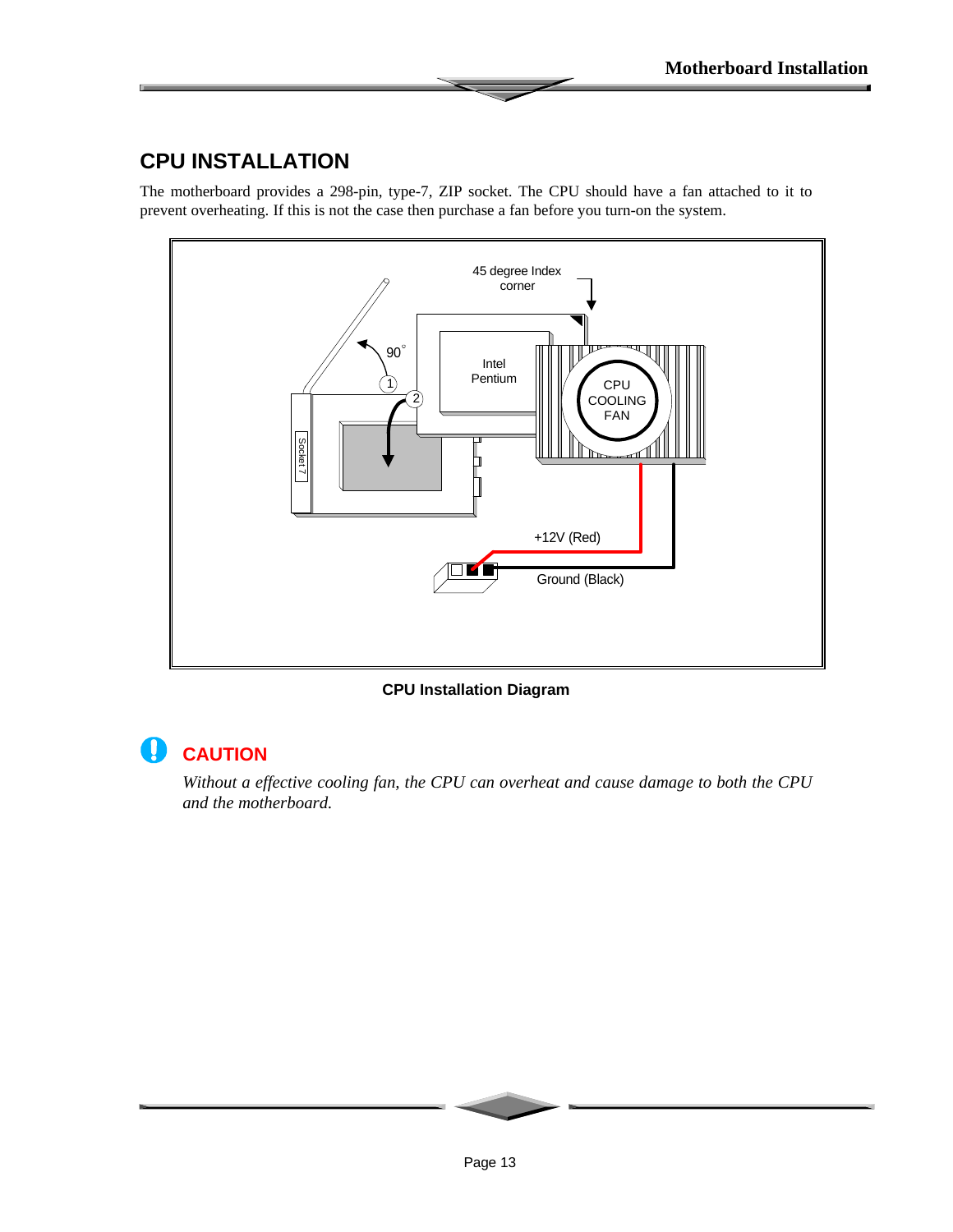### **INSTALLING SYSTEM MEMORY (RAM)**

The motherboard supports four 72-pin SIMMs (Single-In-Line Memory Modules) from 8MB up to 256MB memory size and two 168-pin DIMM. The four 72-pin SIMMs sockets are divided into two memory banks, Bank 0 and Bank 1, and each bank has two SIMM sockets which accept either FPM or EDO DRAM module.



**SIMM Module Installation Diagram**

# **QCAUTION**

*Each bank must have the same size and type of memory module installed in pairs.*

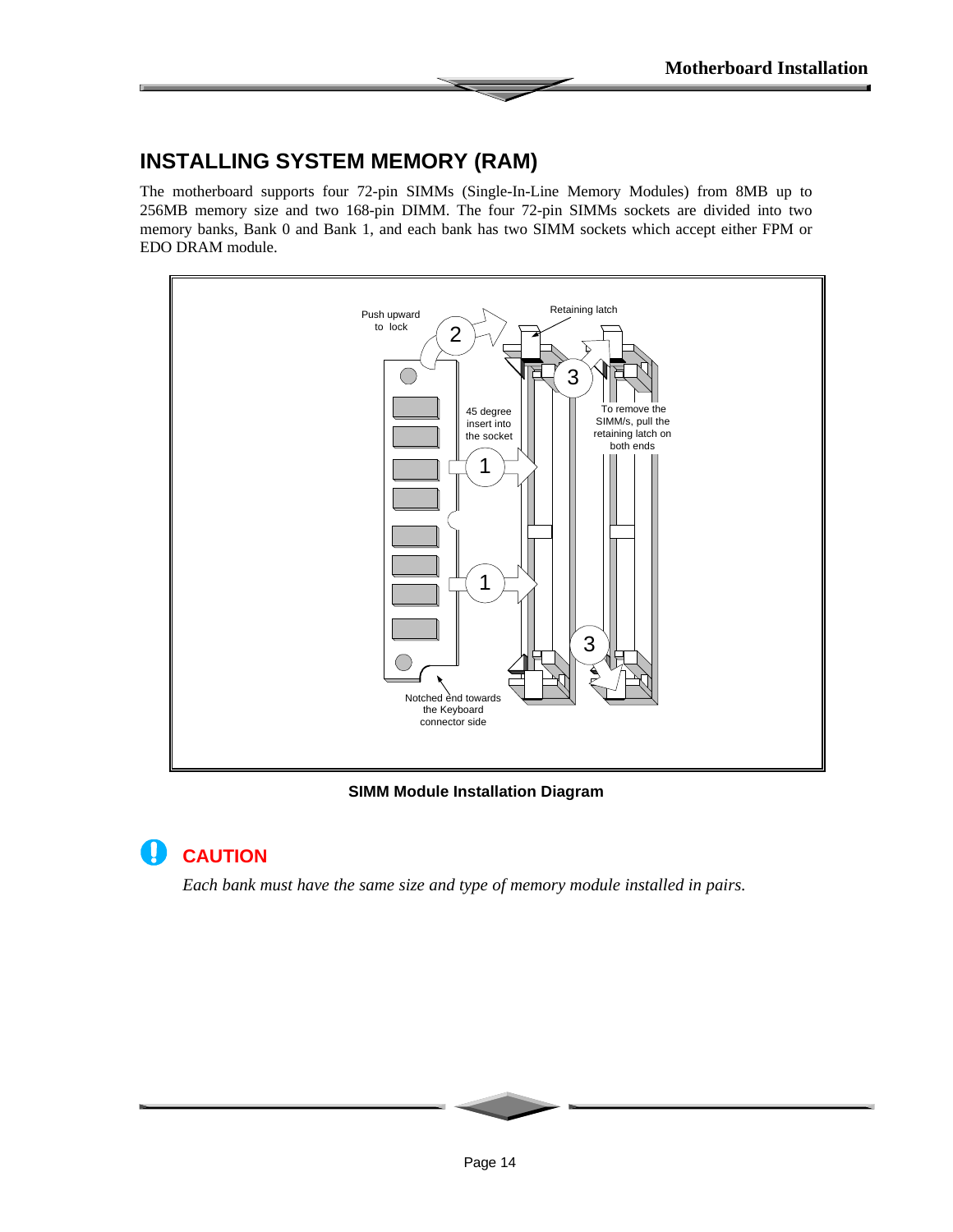

**128-Pin SDRAM Module Installation Diagram**



*SDRAM Module cannot be used together with the SIMMs Module.*

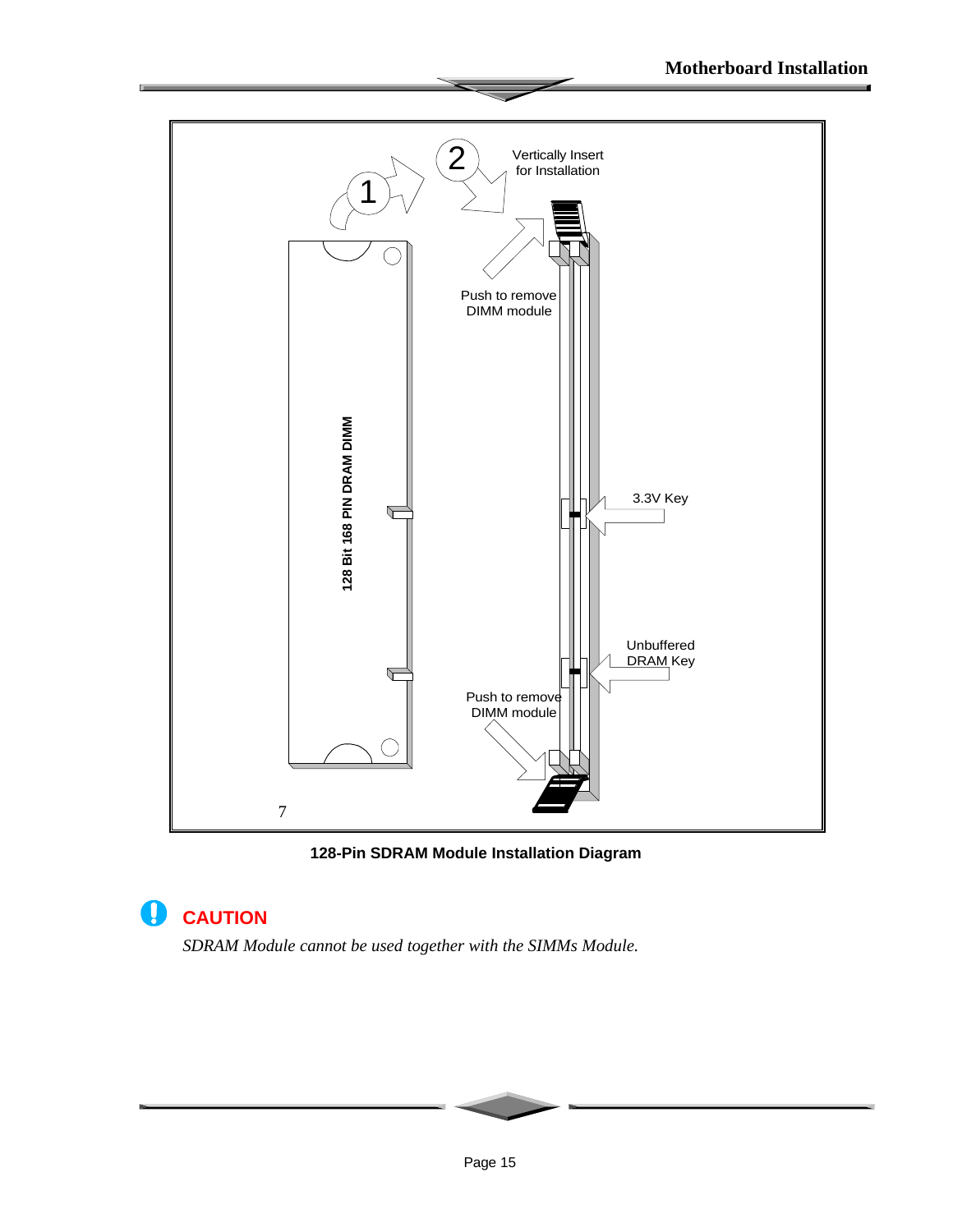# **EXPANSION CARDS INSTALLATION**

At the most of beginning, you must read your expansion card documentation on any hardware and software settings that may be required. The installation procedures are summarized as below:

- 1. Read the User's Guide/Manual of your expansion card.
- 2. If necessary, set any jumpers on your expansion card.
- 3. Power-off the system and then disconnected the power cord.
- 4. Remove your computer's cover.
- 5. Remove the metal bracket from one of the empty slot, ISA or PCI, corresponding to the type of expansion card.
- 6. Carefully align the card's connectors and press firmly, make sure that the connection is good.
- 7. Secure the card on the slot.
- 8. Replace the computer's cover.
- 9. Setup the BIOS configuration if necessary.
- 10. Install the required software drivers for your expansion card.

# **CAUTION**

*Before adding or removing any expansion card or other system components, make sure that you unplug your system power supply. Failure to do so may cause damage of your motherboard and expansion cards*

# **CONNECTING EXTERNAL CONNECTOR**

#### **AT Power Connector**

PW1, single 12-pin connector incorporates standard ±5V and ±12V, optional 3.3V and soft-power signals. With a power supply supports remote power on/off, the motherboard can turn off the system power through software control, such as the shutdown in Windows 95 Start menu. The system BIOS will turn the system power off when it receives the proper APM command from the OS. APM must be enabled in the system BIOS and OS in order for the soft-off feature to work correctly.

| Pin | <b>Signal Name</b> | Pin | <b>Signal Name</b> |
|-----|--------------------|-----|--------------------|
|     | Power Good Signal  |     | Ground             |
|     | +5V                |     | Ground             |
|     | $+12V$             |     |                    |
|     | $-12V$             | 10  |                    |
|     | Ground             |     |                    |
|     | Ground             | 12  | $+5$               |

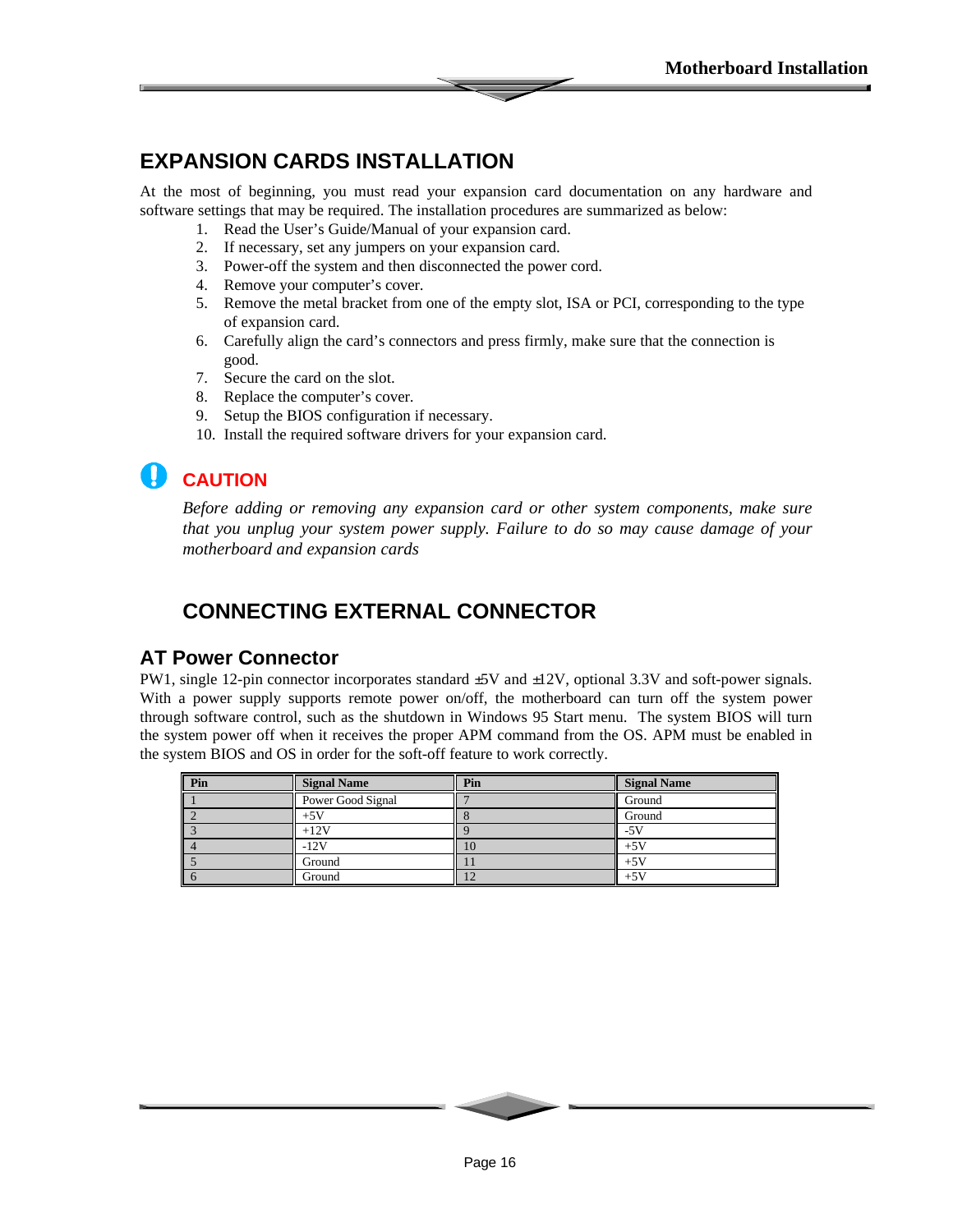

**AT Power Connector Installation**

#### **ATX Power Connector**

A single 20-pin connector incorporates standard ±5V and ±12V, optional 3.3V and soft-power signals. With a power supply supports remote power on/off, the motherboard can turn off the system power through software control, such as the shutdown in Windows 95 Start menu. The system BIOS will turn the system power off when it receives the proper APM command from the OS. APM must be enabled in the system BIOS and OS in order for the soft-off feature to work correctly.

| Pin | <b>Signal Name</b> | Pin            | <b>Signal Name</b> |
|-----|--------------------|----------------|--------------------|
|     | $+3.3V$            | 11             | $+3.3V$            |
|     | $+3.3V$            | 12             | $-12V$             |
|     | Ground             | 13             | Ground             |
|     | $+5V$              | 14             | PW_ON              |
|     | Ground             | 15             | Ground             |
| 6   | $+5V$              | 16             | Ground             |
|     | Ground             | $\overline{7}$ | Ground             |
| 8   | <b>PWRGOOD</b>     | 18             | $-5V$              |
| Q   | $+5VSB$            | 19             | $+5V$              |
| 10  | $+12V$             | 20             | $+5V$              |

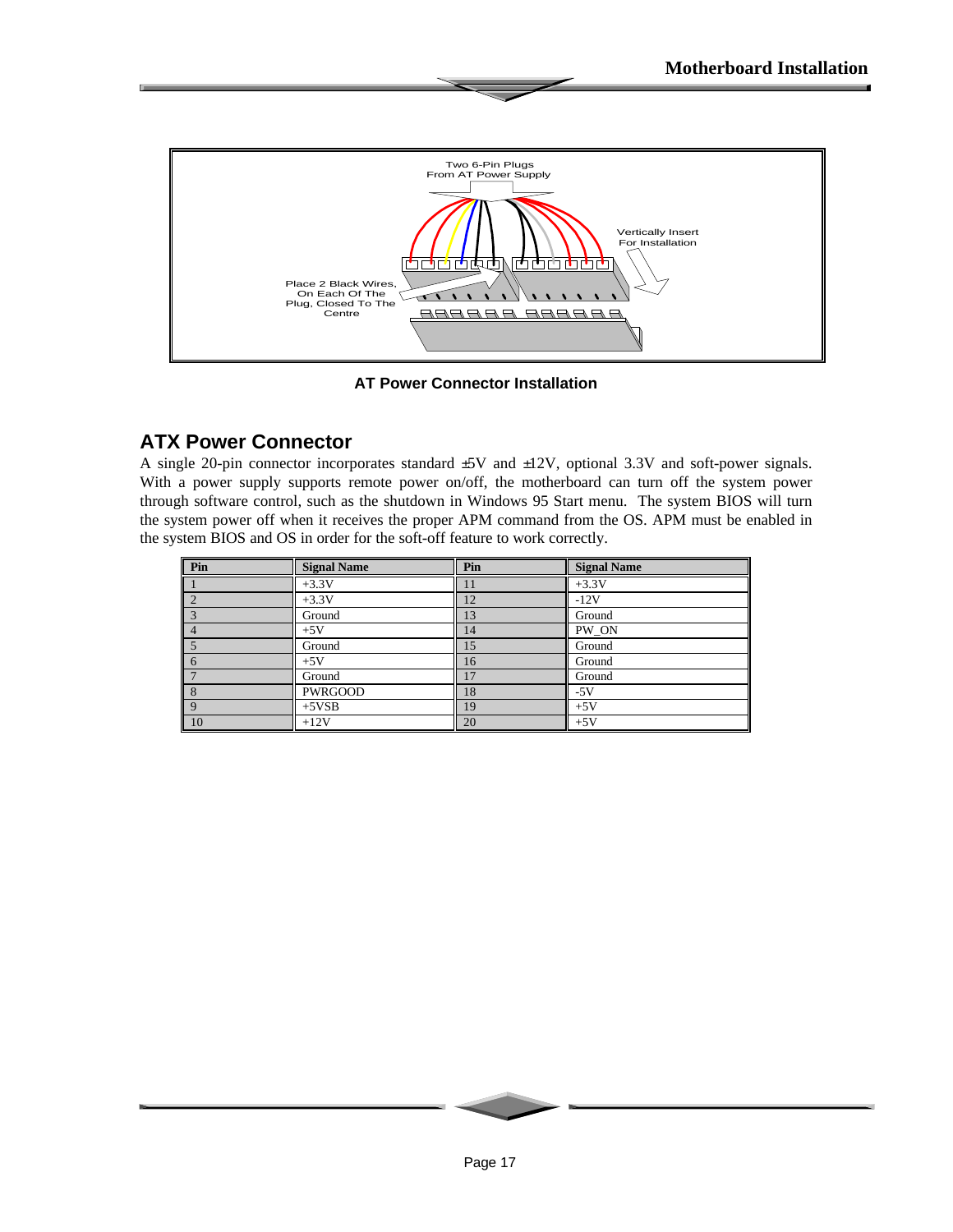

**ATX Power Connector Installation**

### **Floppy Drive Connector**

This 34-pin connector supports the provided floppy drive ribbon cable. After connecting the single end to the on-board "FLOPPY" connector, connect the remaining plugs on the other end to the floppy drives correspondingly.

# **IDE Connectors**

The two on-board IDE connectors supports the provided 40-pin IDE hard disk ribbon cable. After connecting the single end to the board, connect the two remaining plugs at the other end of your hard disk(s). If you install two hard disks, you must configure the two drives by setting its jumpers according to the documentation of your hard disk. Also, you may connect the two hard disks to be both Masters using one ribbon cable on the primary IDE connector and one on the secondary IDE connector.



**Ribbon cable Installation Example**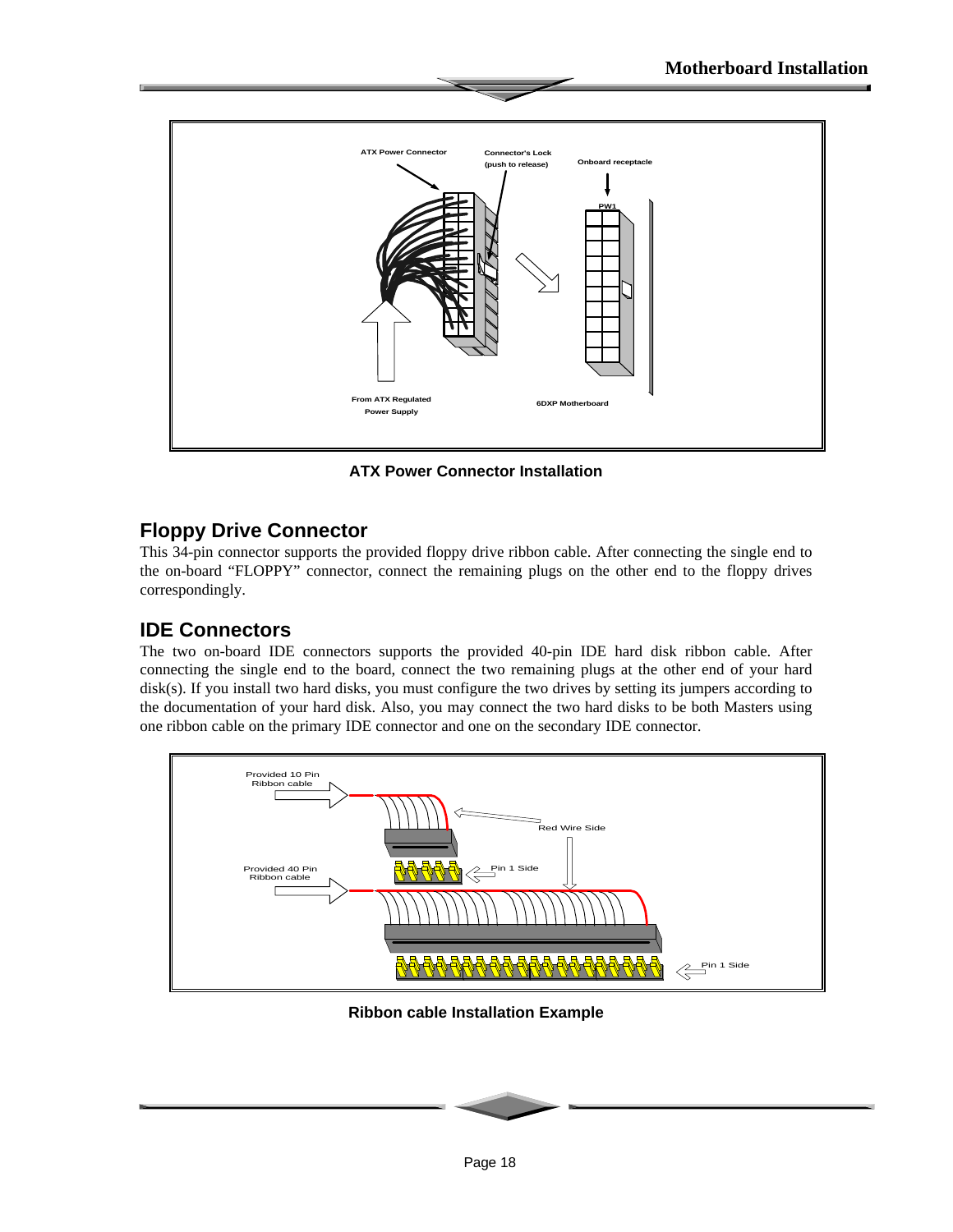# **O** NOTICE

*For the flat ribbon cable connection, please make sure that the pin 1 of the ribbon cable (the red wire side of the cable) is correctly connected to the on-board connector's pin 1 as shown on the "Map of the Motherboard".*

#### **Front Panel Function Connectors**

All the front panel indicator , speaker, and switch functions are grouped into a on-board 26-pin connector, JP20. Front panel features supported include:

- System Reset, RESET
- Power LED, form KEYLOCK
- Hard Drive activity LED, IDE LED
- System Speaker, SPEAKER
- Soft-touch button power on/off, SW ON
- External power saving control, EXTSMI (optional)

The connector pin out are described as the figure below:



**The Onboard Function Connector Pin Out**

#### **Infra-Red connector**

Serial port 2 can be configured to support an IrDA module via a 5 pin header connector. Once configured for IrDA, the user can transfer files to or from portable devices such as laptops, PDA's and printers using application software such as LapLink. The IrDA specification provides for data transfers at 115 Kbps from a distance of 1 meter. Consumer IR is also supported by the same connector.

| <b>J10 Pin</b> | <b>Signal Name</b>       |
|----------------|--------------------------|
|                | VCC, power source        |
|                | N/C                      |
|                | IRRX, Infra-Red Receive  |
|                | GND, power ground        |
|                | IRTX, Infra-Red Transmit |

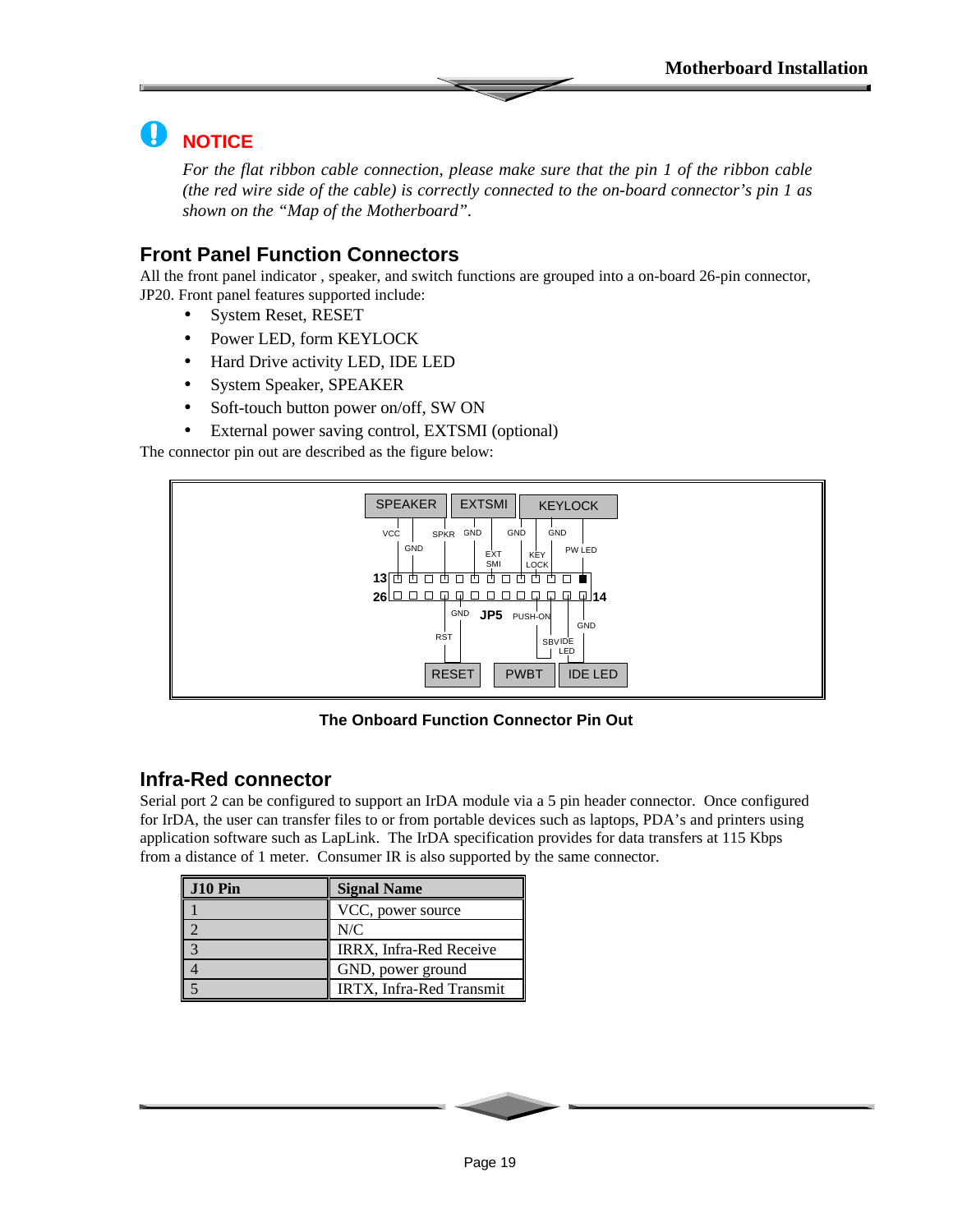$\overline{\phantom{0}}$ 

# **REPLACING BATTERY**

A 3V, CR-2030, Lithium battery is installed on the on-board battery socket (see the figure). This battery is used to supply the CMOS RAM backup power during system powered-off. Danger of explosion if battery is incorrectly replaced. Therefore, if you have any difficulty , please consult to the technical personnel.

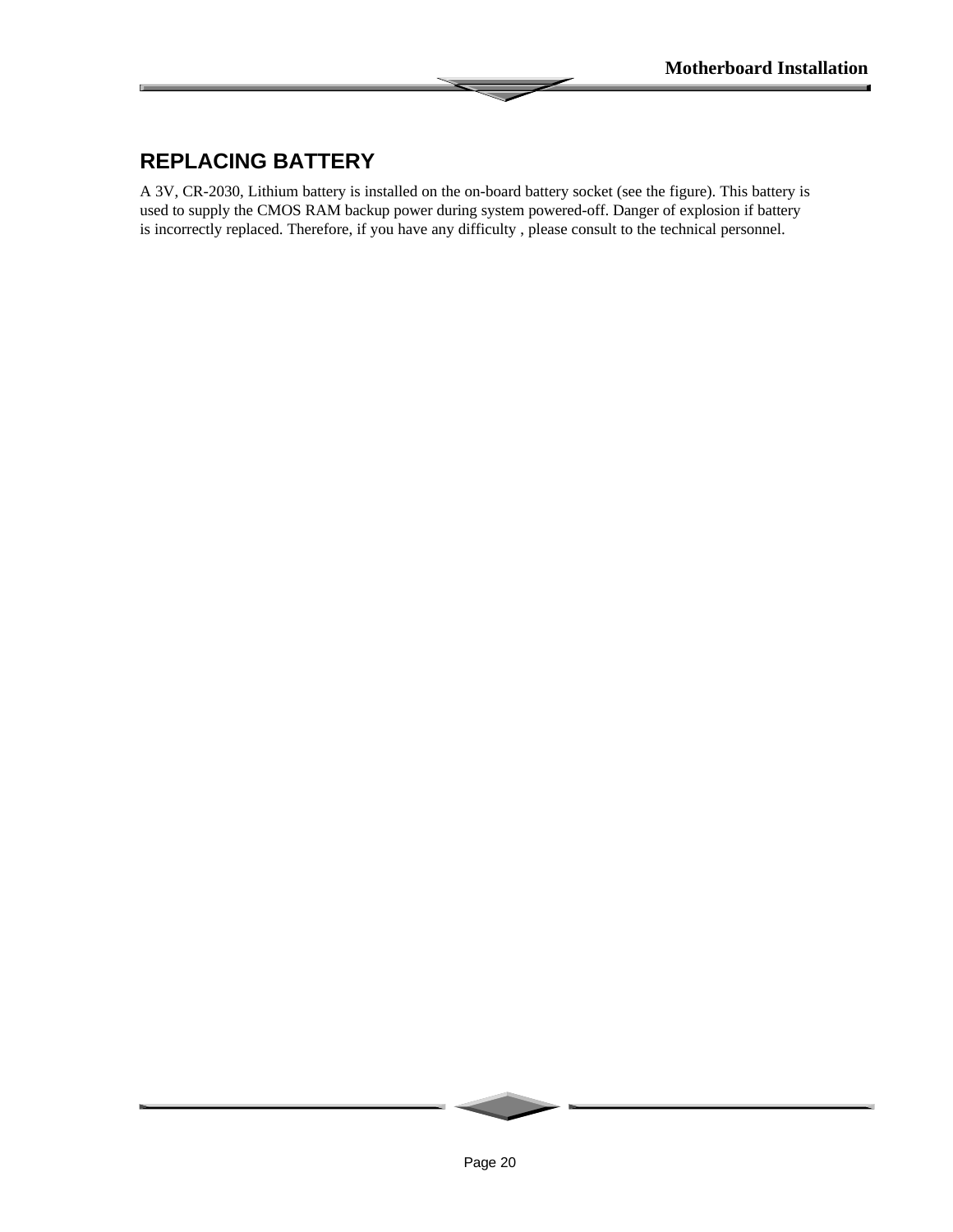# **Award BIOS and CMOS Setup Utility**

# **GETTING START**

All computer motherboards provide a Setup utility program for specifying the system configuration and settings. If your motherboard came in a computer system, the proper configuration entries may have already been made.

This motherboard has been programmed with Award BIOS setup utility. The setup utility program is stored inside the on-board programmable Flash ROM chip. This Setup program allows user to modify the basic system configuration. The system configuration is stored in the battery backup CMOS RAM (inside the real time clock chip) so that it retains the setup information when the power is turned off. This chapter explains the setup utility for the Award BIOS.

# **ENTERING SETUP**

When you turn on the computer, the system allows you an opportunity to enter the BIOS Setup utility. During the POST (**P**ower **O**n **S**elf **T**est), you can see the below message appears at the bottom of the screen, press <Del> key or simultaneously press <Ctrl>, <Alt> and <Esc> keys.

Press DEL to enter SETUP, ESC to skip memory test

If the message disappears before you respond, POST will continue with its test routines, thus preventing you from calling up the Setup utility. However, if you still want to enter Setup, restart the system to try again by turning it OFF and then ON or pressing the "RESET" button on the system case. You may also restart your system by simultaneously pressing <Ctrl>, <Alt> and <Delete> keys. If you do not press the keys at the correct time and the system does not boot up, and error message below may be displayed and you will again be asked to,

PRESS F1 TO CONTINUE, CTRL-ALT-DEL TO ENTER SETUP

#### **Summary of Control Keys**

| Up arrow            | Move to previous item                                                                              |
|---------------------|----------------------------------------------------------------------------------------------------|
|                     |                                                                                                    |
| Down arrow          | Move to next item                                                                                  |
| Left arrow          | Move to the item in the left hand                                                                  |
| Right arrow         | Move to the item in the right hand                                                                 |
| Esc key             | Main Menu – Quit and not save changes into CMOS                                                    |
|                     | Status Page Setup Menu and Option Page Setup Menu -- Exit current page and return to Main Menu     |
| PgUp key            | Increase the numeric value or make changes                                                         |
| PgDn key            | Decrease the numeric value or make changes                                                         |
| $+$ key             | Increase the numeric value or make changes                                                         |
| - key               | Decrease the numeric value or make changes                                                         |
| F1 key              | General help, only for Status Page Setup Menu and Option Page Setup Menu                           |
| $(Shift)F2$ key     | Change color from total 16 colors. F2 to select color forward, (Shift) F2 to select color backward |
| F <sub>3</sub> key  | Calendar, only for Status Page Setup Menu                                                          |
| F <sub>5</sub> key  | Restore the previous CMOS value from CMOS, only for Option Page Setup Menu                         |
| F <sub>6</sub> key  | Load the default CMOS value from BIOS default table, only for Option Page Setup Menu               |
| F7 key              | Load the setup default, only for Option Page Setup Menu                                            |
| F <sub>10</sub> key | Save all the CMOS changes, only for Main Menu                                                      |

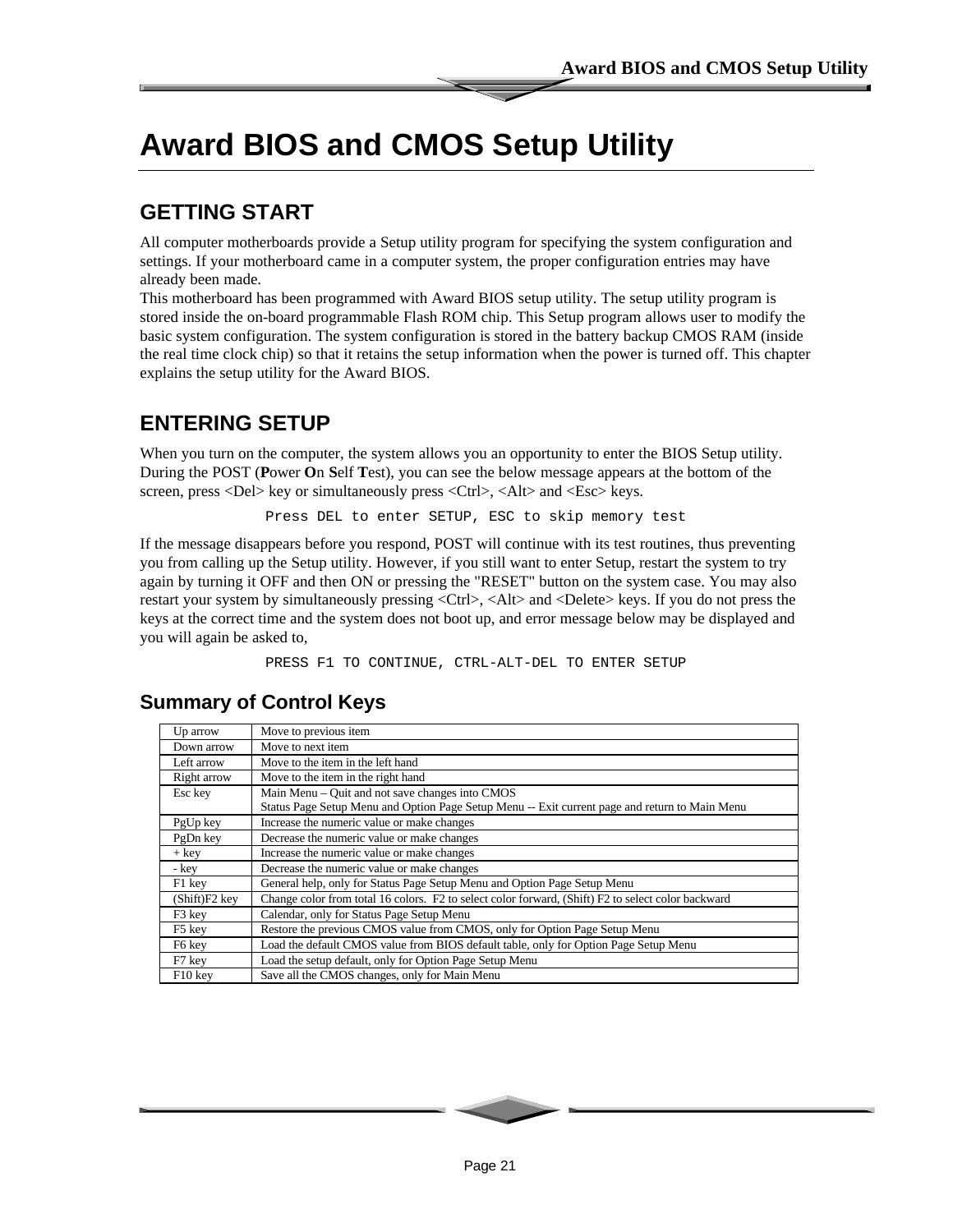# **GETTING HELP**

#### **Main Menu**

The on-line description of the highlighted setup function is displayed at the bottom of the screen.

#### **Status Page Setup Menu/Option Page Setup Menu**

Press F1 to pop up a small help window that describes the appropriate keys to use and the possible selections for the highlighted item. To exit the Help Window, press <Esc>.

# **THE MAIN MENU**

Once you enter Award BIOS CMOS Setup Utility, the Main Menu (Figure 1) will appear on the screen. The Main Menu allows you to select from ten setup functions and two exit choices. Use arrow keys to select among the items and press <Enter> to accept or enter the sub-menu.

| <b>ROM PCI/ISA BIOS (2A59IZ19)</b><br><b>CMOS SETUP UTILITY</b><br>AWARD SOFTWARE, INC. |                                                                                                       |  |  |
|-----------------------------------------------------------------------------------------|-------------------------------------------------------------------------------------------------------|--|--|
| <b>STANDARD CMOS SETUP</b>                                                              | <b>INTEGRATED PERIPHERALS</b>                                                                         |  |  |
| <b>BIOS FEATURES SETUP</b>                                                              | SUPERVISOR PASSWORD                                                                                   |  |  |
| <b>CHIPSET FEATURES SETUP</b>                                                           | USER PASSWORD                                                                                         |  |  |
| <b>POWER MANAGEMENT SETUP</b>                                                           | <b>TDE HDD AUTO DETECTION</b>                                                                         |  |  |
| <b>PNP/PCI CONFIGURATION</b>                                                            | HOD LOW LEVEL FORMAT                                                                                  |  |  |
| <b>LOAD BIOS DEFAULTS</b>                                                               | <b>SAVE &amp; EXIT SETUP</b>                                                                          |  |  |
| <b>LOAD SETUP DEFAULTS</b>                                                              | <b>EXIT WITHOUT SAUING</b>                                                                            |  |  |
| Esc : Quit<br>F10 : Save & Exit Setup                                                   | $\uparrow$ $\downarrow$ $\rightarrow$ $\leftarrow$ $\qquad$ : Select Item<br>(Shift)F2 : Change Color |  |  |
|                                                                                         |                                                                                                       |  |  |
|                                                                                         |                                                                                                       |  |  |

**The CMOS Setup Utility Main Menu**

#### **Standard CMOS Setup**

This setup page includes all the items in a standard compatible BIOS.

#### **BIOS Features Setup**

This setup page includes all the items of Award special enhanced features.

#### **Chipset Features Setup**

This setup page includes all the items of chipset special features.

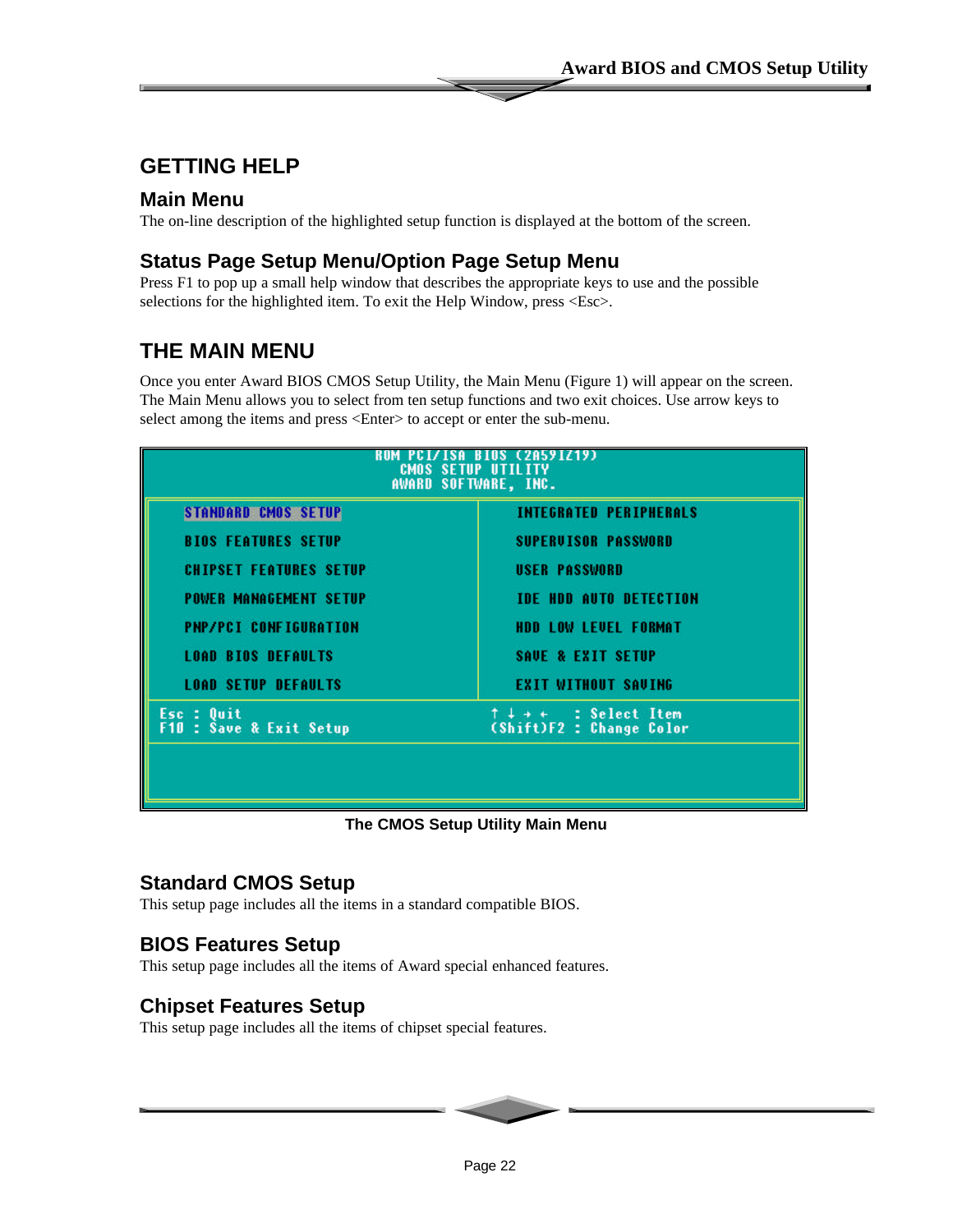#### **Power Management Setup**

This setup page includes all the items of green features.

#### **PnP/PCI Configuration**

This setup page includes all the items of PnP , PCI IRQ and ISA IRQ settings. You can allocate these resources for your system use in this menu.

#### **Load BIOS Defaults**

This function is for user to load the BIOS default settings. The BIOS defaults indicates the most appropriate value of the system parameter which the system would be in minimum performance.

#### **Load SETUP Defaults**

This function is for user to load the SETUP default settings. SETUP defaults indicates the values required by the system for the maximum performance.

#### **Integrated Peripherals**

This setup page is used to configure the On-board multi I/O and IDE interface.

#### **Supervisor/User Password**

This function is for Change, set, or disable the supervisor or user password. The supervisor password allows you to limit the user access to the system and Setup.

#### **IDE HDD Auto Detection**

Automatically configure hard disk parameters.

#### **HDD Low Level Format**

This Automatically configure hard disk parameters.

#### **Save & Exit Setup**

Save CMOS value changes to CMOS and exit setup.

#### **Exit Without Save**

Abandon all CMOS value changes and exit setup.

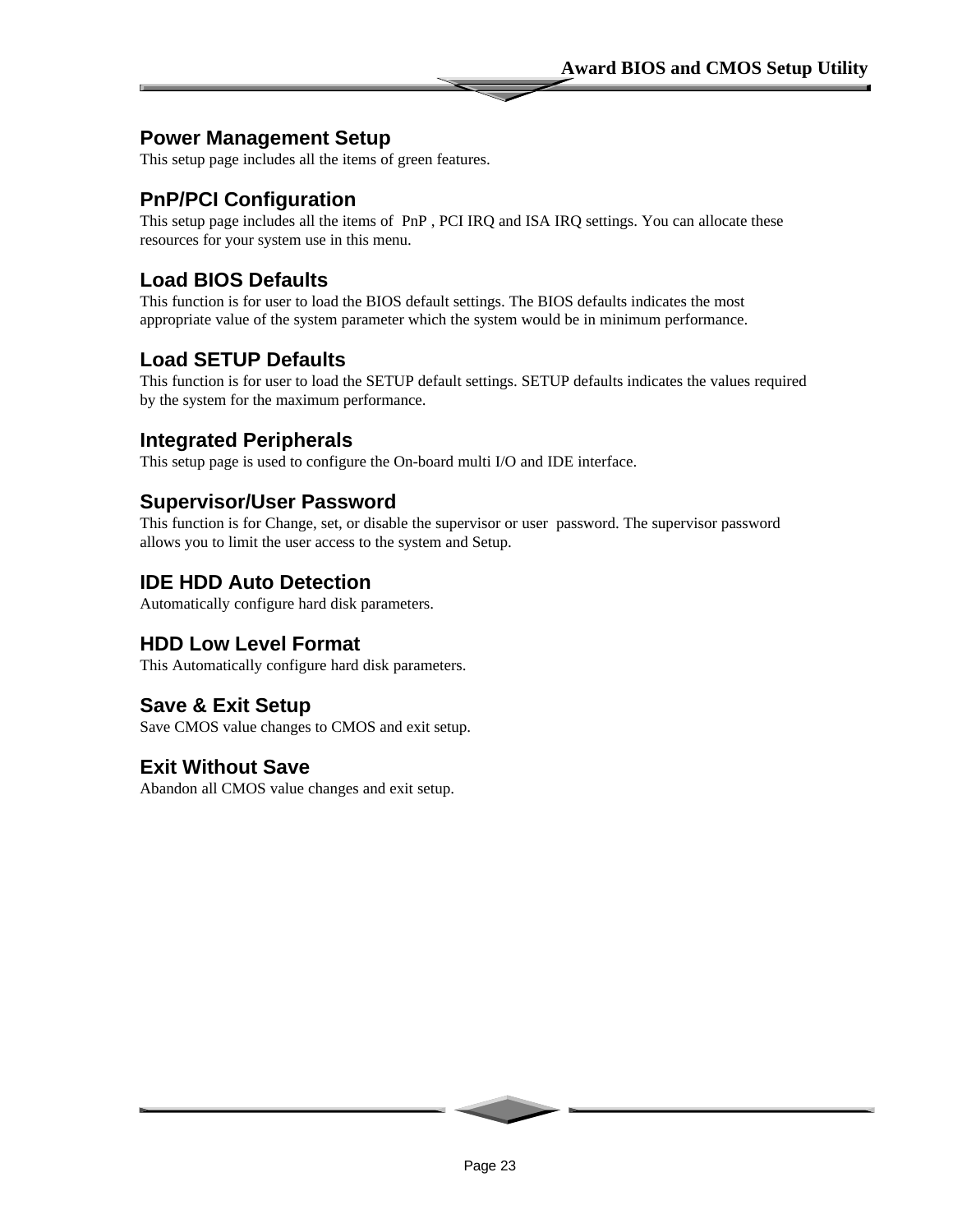# **STANDARD CMOS SETUP**

The items in Standard CMOS Setup Menu are divided into 10 categories. Each category includes no, one or more than one setup items. Use the arrow keys to highlight the item and then use the <PgUp> or <PgDn> keys to select the value you want in each item.

| ROM PCI/ISA BIOS (2A59IZ19)<br>STANDARD CMOS SETUP<br>AWARD SOFTWARE, INC.                         |                                                   |  |                                                  |    |                                                      |                                                              |                  |
|----------------------------------------------------------------------------------------------------|---------------------------------------------------|--|--------------------------------------------------|----|------------------------------------------------------|--------------------------------------------------------------|------------------|
| Date $(mm:dd:yy)$ : Wed, Jan 1 1997<br>Time (hh:mm: ss) : 12 : 11 : 23<br>HARD DISKS<br>TYPE SIZE  |                                                   |  |                                                  |    |                                                      | CYLS HEAD PRECOMP LANDZ SECTOR                               | MODE             |
| Primary Master : Auto<br>Primary Slave : Auto<br>Secondary Master : Auto<br>Secondary Slave : Auto | 0<br>$\sim$ $-0$<br>$\frac{1}{2}$                 |  | o<br>$\begin{matrix} 0&0\\0&0\\0&0 \end{matrix}$ | Ю. | 0<br>$\begin{matrix} 0 \\ 0 \\ 0 \end{matrix}$<br>o. | 0 0 AUTO<br>0 0 AUTO                                         | 0 AUTO<br>0 AUTO |
| Drive A : 1.44M, 3.5 in.<br>Drive B None<br>Video : EGA/VGA<br>Halt On: All Errors                 |                                                   |  |                                                  |    |                                                      | Base Memory: 0K<br>Extended Memory: 0K<br>Other Memory: 512K |                  |
| ESC : Quit<br>F1: Help                                                                             | $+ + -$ : Select Item<br>(Shift)F2 : Change Color |  |                                                  |    |                                                      | Total Memory: 512K<br>$PU/PD/+/-$ : Modify                   |                  |

#### **Date & Time**

Enter current Date  $\&$  Time to set system clock. The date format is  $\langle$ month $\rangle$  $\langle$ day $\rangle$  $\langle$ year $\rangle$  and the time format is <hour> <minute> <second>. The time is calculated based on the 24-hour military-time clock.

#### **Primary and Secondary Master / Slave**

The categories identify the types of IDE hard disk on primary or secondary IDE channel that have been installed in the computer. There are 46 pre-defined types and a user definable type. Type "1" to Type "46" are predefined. Type "User" is user-definable.

Press PgUp or PgDn to select a numbered hard disk type or type the number and press <Enter>. Note that the specifications of your drive must match with the drive table. The hard disk will not work properly if you enter improper information for this category. If your hard disk drive type is not matched or listed, you can use Type User to define your own drive type manually.

If you select Type "User", related information is asked to be entered to the following items. Enter the information directly from the keyboard and press <Enter>. This information should be provided in the documentation from your hard disk vendor or the system manufacturer.

There are the option of Type "AUTO" and Mode "AUTO" to auto detect the hard disk type and the hard disk mode (Normal, LBA and Large). If a hard disk has not been installed select NONE and press <Enter>.

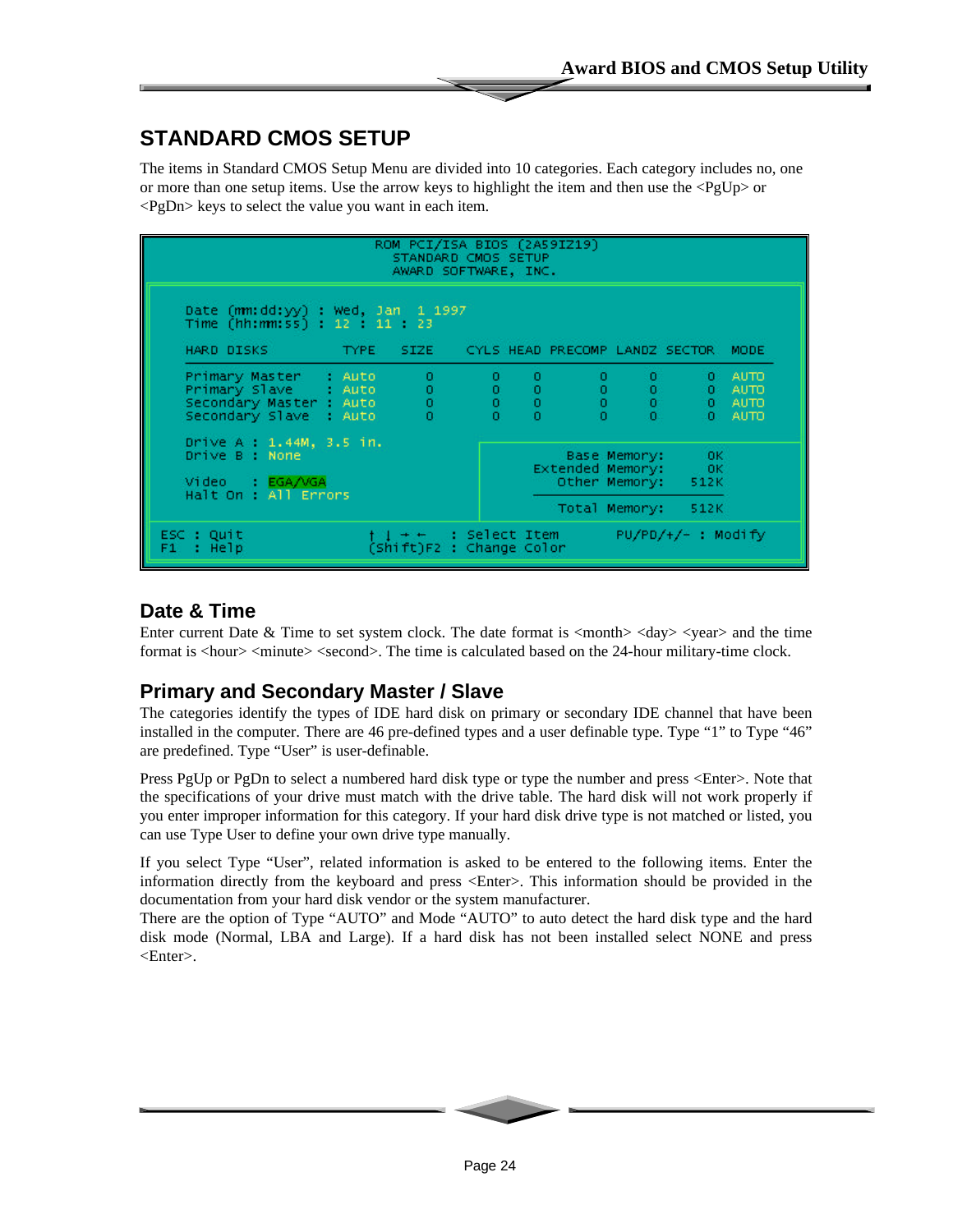# **A** NOTICE FOR HARD DISK LARGER THAN 528MB

*The Mode settings are for IDE hard disks only. There are three entries you can select from in the mode field, "Normal", "Large" and "LBA".*

*Set Mode to the Normal settings for IDE hard disk drives smaller than 528MB. Use the LBA setting for drives over 528MB that use Logical Block Addressing mode to allow larger IDE hard disks.*

### **Drive A / Drive B**

This category identifies the types of floppy disk drive A or drive B that have been installed in the computer.

#### **Video**

This category selects the type of adapter used for the primary system monitor that must match your video display card and monitor. Although secondary monitors are supported, you do not have to select the type in Setup.

#### **Halt On**

This category determines whether the computer will stop if an error is detected during power up. There are different types of error can be configured in this category.

#### **Total Memory**

This category is display-only which is determined by POST (Power On Self Test) of the BIOS.

#### **Base Memory**

The POST of the BIOS will determine the amount of base (or conventional) memory installed in the system. The value of the base memory is typically 640K for systems with 640K or more memory installed on the motherboard.

#### **Extended Memory**

The BIOS determines how much extended memory is present during the POST. This is the amount of memory located above 1MB in the CPU's memory address map.

#### **Other Memory**

This refers to the memory located in the 640K to 1024K address space. This is memory that can be used for different applications. DOS uses this area to load device drivers to keep as much base memory free for application programs. Generally, this area is used for Shadow RAM.

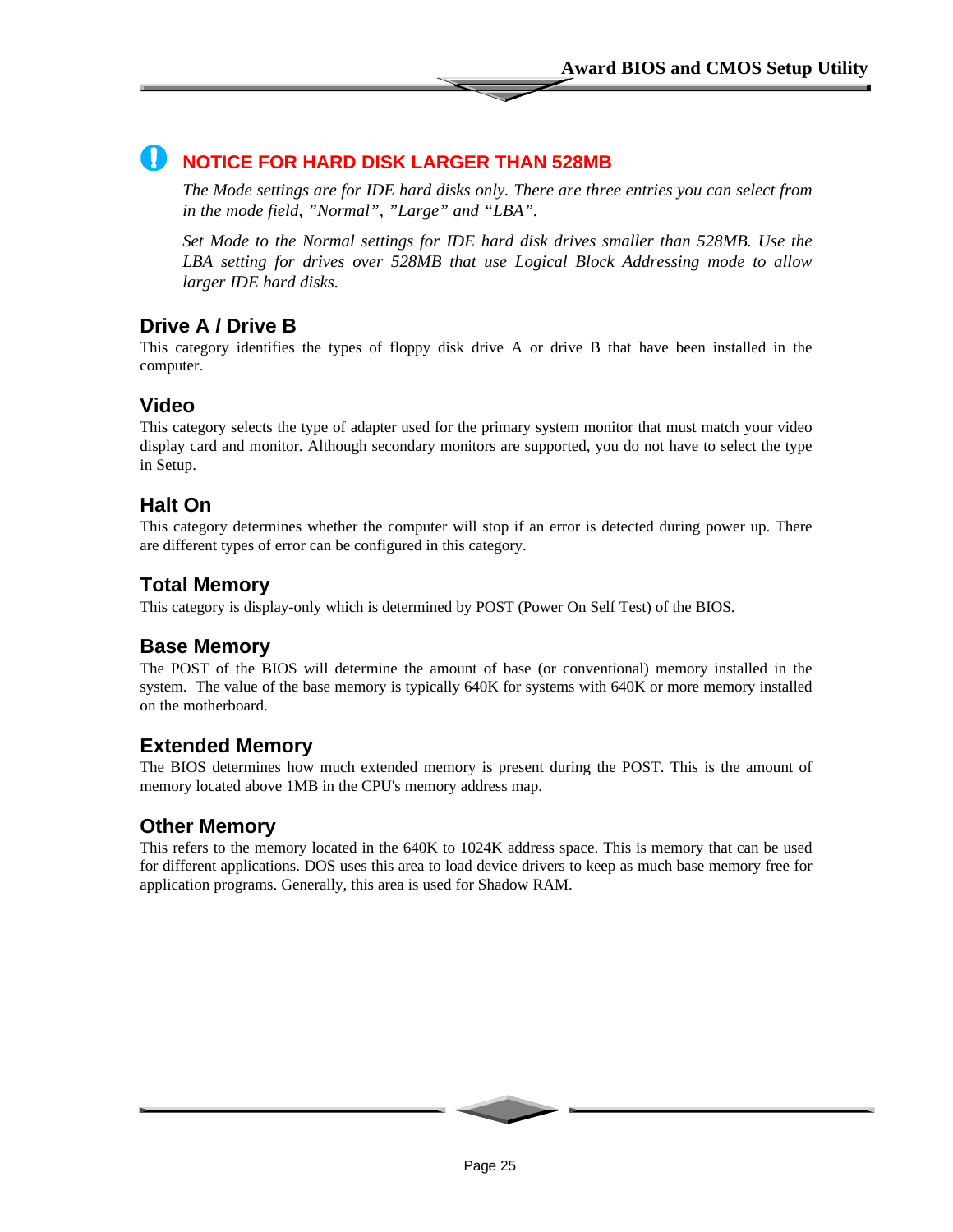# **BIOS FEATURES SETUP**

The item BIOS Features Setup Menu is divided into 23 categories. Each category includes no, one or more than one setup items. Use the arrow keys to highlight the item and then use the <PgUp> or <PgDn> keys to select the value you want in each item.

| <b>ROM PCI/ISA BIOS (2A59IZ19)</b><br><b>BIOS FEATURES SETUP</b><br>AWARD SOFTWARE, INC.                                                                                                                                                                                                                                                                                                                                                                   |                                                                                                                                                                     |                                                                                                                                                                                                                                                                                                                                                                                                                                                                                                                            |
|------------------------------------------------------------------------------------------------------------------------------------------------------------------------------------------------------------------------------------------------------------------------------------------------------------------------------------------------------------------------------------------------------------------------------------------------------------|---------------------------------------------------------------------------------------------------------------------------------------------------------------------|----------------------------------------------------------------------------------------------------------------------------------------------------------------------------------------------------------------------------------------------------------------------------------------------------------------------------------------------------------------------------------------------------------------------------------------------------------------------------------------------------------------------------|
| <b>Virus Warning</b><br>CPU Internal Cache<br><b>External Cache</b><br><b>Ouick Power On Self Test</b><br><b>Boot Sequence</b><br><b>Swap Floppy Drive</b><br><b>Boot Up Floppy Seek</b><br><b>Boot Up NumLock Status</b><br><b>Boot Up System Speed</b><br><b>Typematic Rate Setting :</b><br><b>Typematic Rate (Chars/Sec) :</b><br>Typematic Delay (Msec)<br>Security Option<br>PCI/UGA Palette Snoop : Disabled<br>OS Select For DRAM > 64MB : Hon-OS2 | <b>Disabled</b><br>– Enabled<br><b>Example 1 Enabled</b><br>: Disabled<br>A, C<br>: Disabled<br>: Enabled<br>- On<br>÷<br>High<br>Disabled<br>$\clubsuit$<br>$-250$ | Video BIOS Shadow<br><b>Enabled</b><br><b>C8000-CBFFF Shadow</b><br>: Disabled<br><b>CCOOO-CFFFF Shadow</b><br>: Disabled<br>DOOOO-D3FFF Shadow<br>: Disabled<br>D4000-D7FFF Shadow<br>: Disabled<br>D8000-DBFFF Shadow<br>: Disabled<br>DC000-DFFFF Shadow<br>: Disabled<br>ESC : Quit<br>$\uparrow \downarrow \rightarrow +$ : Select Item<br>F <sub>1</sub><br>$PU/PD/+/-$ : Modify<br>: He1p<br>F5<br><b>Old Values</b> (Shift)F2 : Color<br>÷<br>F6<br>: Load BIOS Defaults<br>F7<br><b>Load Setup Defaults</b><br>÷. |

**The Default Setting of BIOS Features Setup**

#### **Virus Warning**

You can "Enable" or "Disable" this feature. When enabled, it will activate automatically if anything attempt to access the boot sector or hard disk partition table during system boot-up. The default value is "Disabled".

#### **CPU Internal Cache**

This category enables or disables the internal cache to speed up memory access. The default value is "Enabled".

#### **External Cache**

This category enables or disables the secondary (L2) cache to speed up memory access. The default value is "Enabled".

#### **Quick Power On Self Test**

This category speeds up Power On Self Test (POST) after you power on the computer. If it is set to "Enabled", BIOS will shorten or skip some check items during POST. The default value is "Disabled".

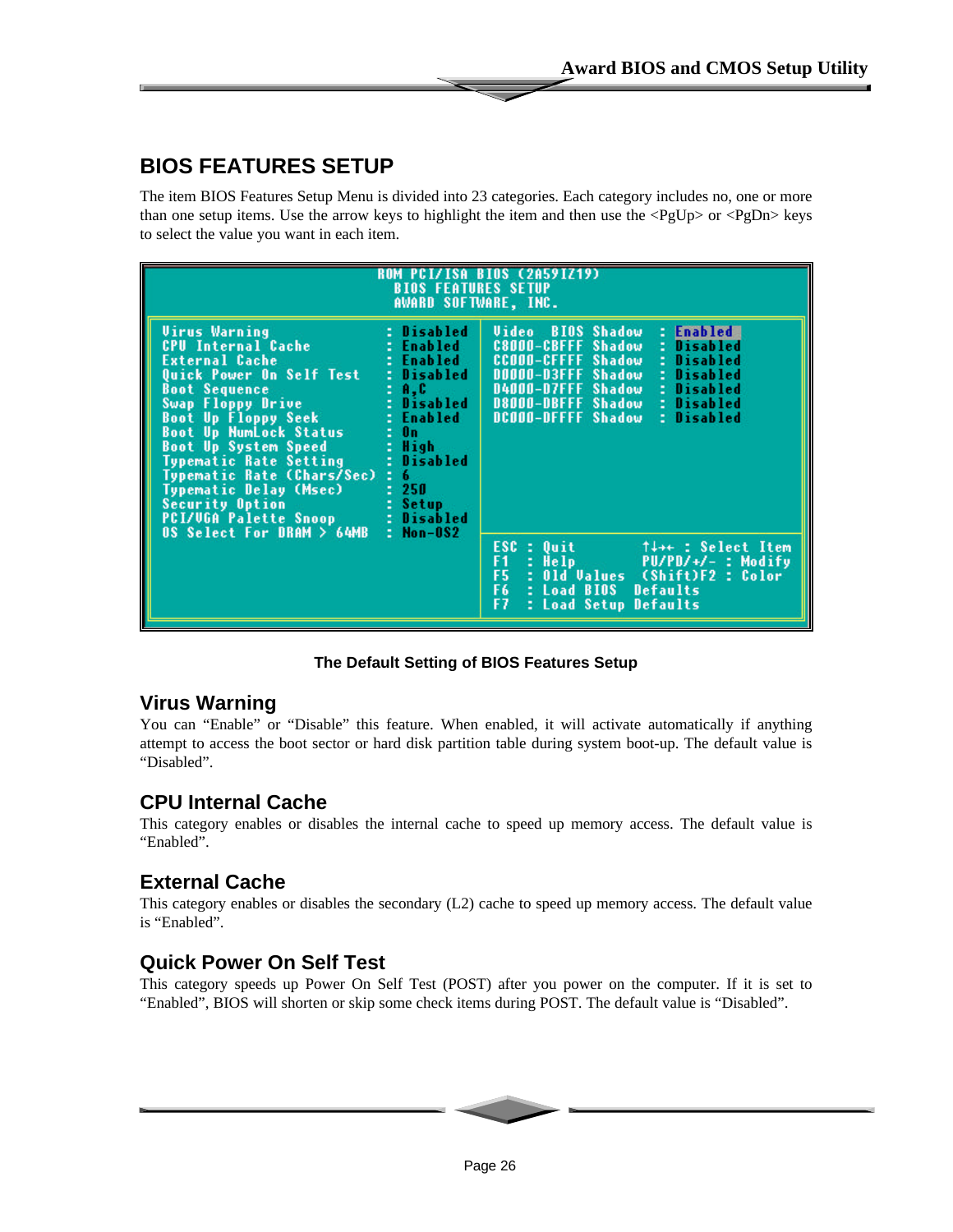#### **Boot Sequence**

This category determines which drive computer searches first for the disk operating system (i.e., DOS). The default setting is "A,C", means that the system will determine the drive A before drive C.

### **Swap Floppy Drive**

This feature allows you to enable the system swap floppy function, the default is "Disabled". When this function enables, the system will assign the Drive A as Drive B, and vice versa.

# **Boot Up Floppy Seek**

The default setting is "Enabled", so that the BIOS will search for floppy disk drive to determine if it is 40 or 80 tracks. If disabled, BIOS will not search for the type of floppy disk drive by track number. Note that there will be no warning message if the drive installed is 360K.

#### **Boot Up NumLock Status**

It determine the Num-Lock is turned on/off Num Lock. when the system is powered on so that the end user can use the arrow keys on both the numeric keypad and the keyboard. The default value is "On".

#### **Boot Up System Speed**

It selects the default system speed - the speed that the system will run at immediately after power up. The default value is "High".

#### **Gate A20 Option**

The A20 signal option specify A20 controlled by keyboard controller or chipset hardware. The default is "Fast", therefore, the A20 signal is controlled by chipset specific method.

#### **Typematic Rate Setting**

Typematic Rate sets the rate at which characters on the screen at which characters on the screen repeat. The default setting is Disabled.

# **Typematic Rate (Chars/Sec)**

Typematic rate sets the rate at which characters on the screen repeat when a key is pressed and held down. You can select 6-30 characters per second. The default setting is "6".

#### **Typematic Delay (M sec)**

When holding down a key, the time between the first and second character display. you specified numbers of times of character repeat on the screen. The default setting is "250".

# **Security Option**

This category allows you to limit access to the system and Setup or just to Setup. When you select system, the system will not boot and access to Setup will be denied if the correct password is not entered at the prompt. If you select Setup, the system will boot but access to Setup will be denied if the correct password is not entered at the prompt. The default setting is "Setup".

#### **PCI/VGA Palette Snoop**

This option controls the system to access the PCI VGA card palette register. In general, this option is "Disabled". However, you may need to enable this option for some VGA cards which have incorrect color displayed on some software application.

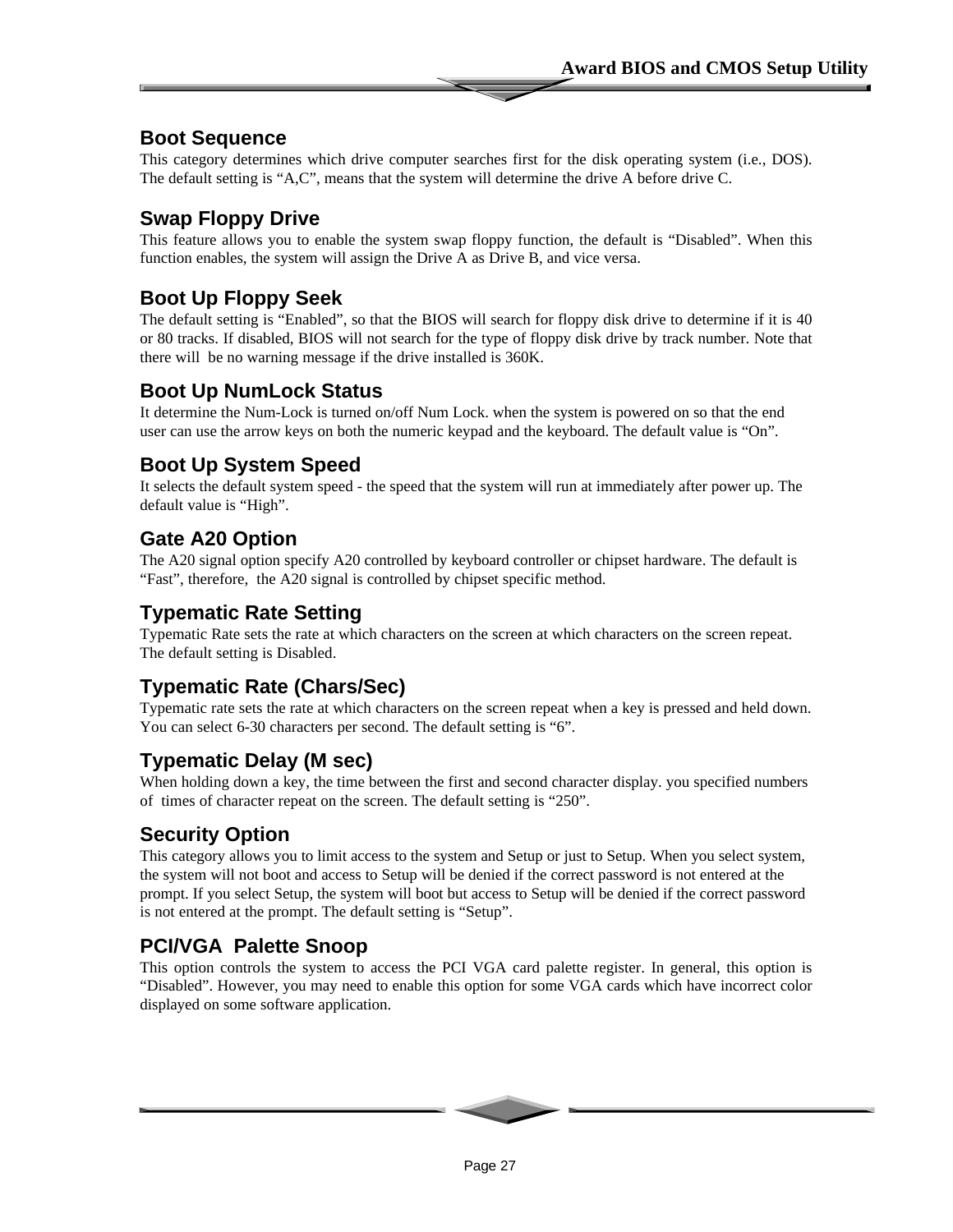#### **OS Select For DRAM > 64MB**

Some the OS/2 application access the memory in different mode. Enable this option to allow the system use another mode to access the main memory for OS/2 applications.

#### **VIDEO BIOS Shadow**

The system BIOS is automatically shadowed. The default setting for the "Video BIOS Shadow" is "Enabled". It determines whether video BIOS will be copied to RAM. However, it is optional from chipset design. Video Shadow will increase the video speed.

#### **C8000 - CFFFF Shadow/E8000 - EFFFF Shadow**

These categories determine whether optional ROM will be copied to RAM by 16K byte. You can enable the optional shadow or you can disable it. The default setting is disabled.

### **CHIPSET FEATURES SETUP**

This section allows you to configure the system based on the specific features of the installed chipset. This chipset manages bus speeds and access to system memory resources, such as DRAM and the external cache.

| ROM PCI/ISA BIOS (2A59IZ19)<br><b>CHIPSET FEATURES SETUP</b><br>AWARD SOFTWARE, INC.                                                                                                                                                                                                                                                                                                                                                                                                                                                                                                          |                                     |                                                                                                                         |
|-----------------------------------------------------------------------------------------------------------------------------------------------------------------------------------------------------------------------------------------------------------------------------------------------------------------------------------------------------------------------------------------------------------------------------------------------------------------------------------------------------------------------------------------------------------------------------------------------|-------------------------------------|-------------------------------------------------------------------------------------------------------------------------|
| <b>Auto Configuration</b><br><b>DRAM Timing</b>                                                                                                                                                                                                                                                                                                                                                                                                                                                                                                                                               | <b>Enabled</b><br>$\therefore$ 70ns |                                                                                                                         |
| DRAM Leadoff Timing : 10/6/3<br>DRAM Read Burst (EDO/FP) : x222/x333<br><b>DRAM Write Burst Timing : x222</b><br>Fast EDO Lead Off : Disabled<br>Refresh RAS# Assertion : 4 Clks<br>Fast RAS To CAS Delay<br>DRAM Page Idle Timer : 2 Clks<br>DRAM Enhanced Paging : Enabled<br>Fast MA to RAS# Delay : 2 Clks<br>SDRAM(CAS Lat/RAS-to-CAS): 3/3<br>SDRAM Speculative Read : Disabled<br>System BIOS Cacheable : Disabled<br>Video BIOS Cacheable : Disabled<br>8 Bit I/O Recovery Time<br>16 Bit I/O Recovery Time : 2<br>Memory Hole At 15M-16M : Disabled<br>PCI 2.1 Compliance : Disabled | 2.1                                 | ESC : Quit t++ : Select Item<br>: Help PU/PD/+/- : Modify<br>F6<br>: Load BIOS Defaults<br>F7.<br>: Load Setup Defaults |

**The Default Setting of Chipset Features Setup**

#### **Auto Configuration**

The "Auto Configuration" default is "Enabled". This automatically setting up your system at optimum performance. You cannot change the setting with the Auto Configuration enabled. You are not recommended to change the setting unless you know what are the functions of the item.

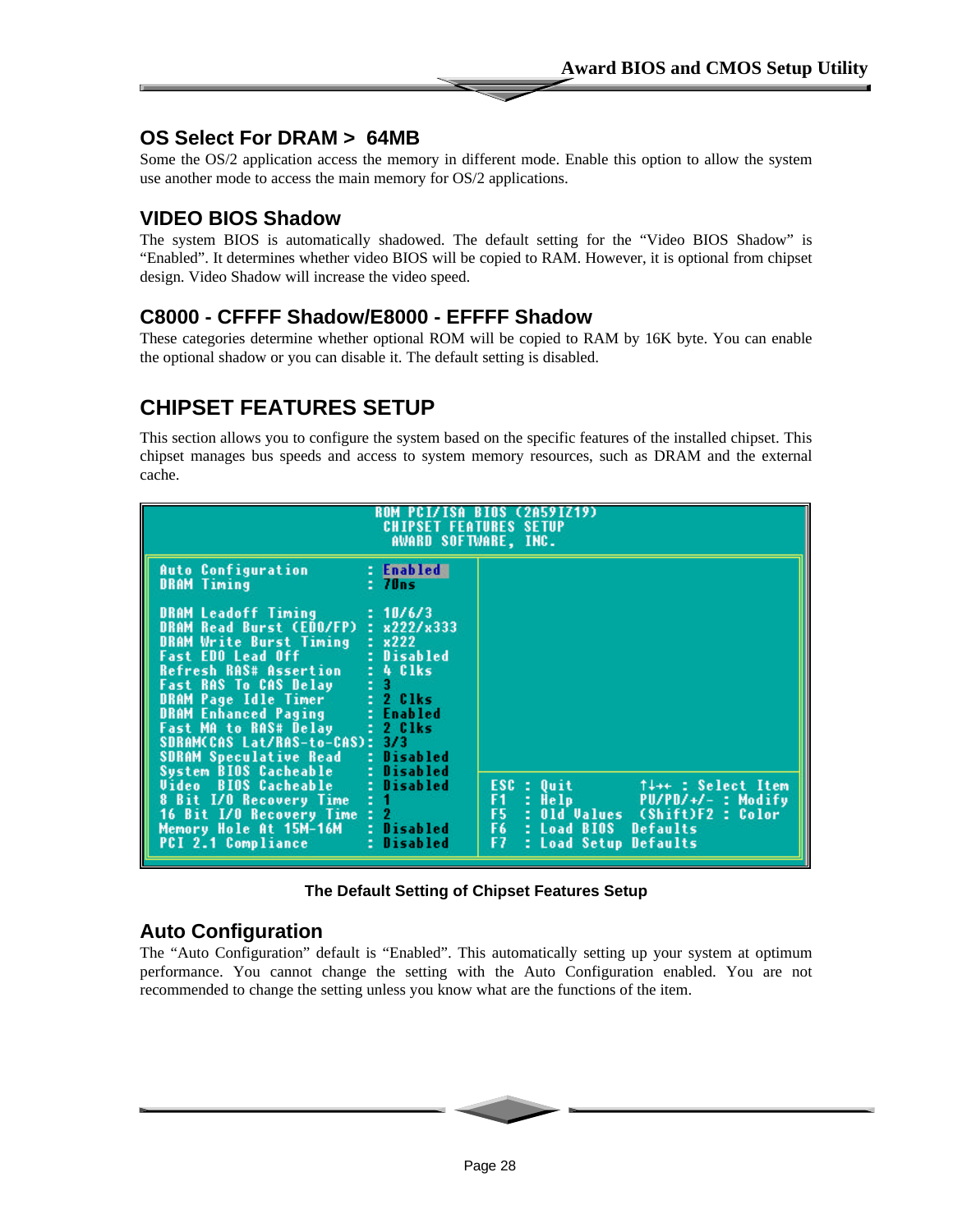# **POWER MANAGEMENT SETUP**

Power Management setup controls the system board Power Management features. This is a feature of microprocessor with the energy-efficient technology. The setup screen is shown in figure below.

| <b>ROM PCI/ISA BIOS (2A59IZ19)</b><br><b>POWER MANAGEMENT SETUP</b><br>AWARD SOFTWARE, INC.                                                                                                                                                                                                                                                                                                                                                                                                                |                                                                                                                                                                                                                                                                                                                                      |  |  |
|------------------------------------------------------------------------------------------------------------------------------------------------------------------------------------------------------------------------------------------------------------------------------------------------------------------------------------------------------------------------------------------------------------------------------------------------------------------------------------------------------------|--------------------------------------------------------------------------------------------------------------------------------------------------------------------------------------------------------------------------------------------------------------------------------------------------------------------------------------|--|--|
| : Disabled<br><b>Power Management</b><br>PM Control by APM     : Yes<br>Video Off Method     : U/H SYNC+Blank<br>Wideo Off Act<br><b>Uideo Off After</b><br>: Standby<br>Doze Mode : Disabled<br>Standby Mode : Disabled<br>Suspend Mode : Disabled<br>HDD Power Down : Disabled<br>Throttle Duty Cycle : 62.5%<br><b>ZZ</b> Active in Suspend : Disabled<br><b>VGA Active Monitor : Enabled</b><br>Soft-Off by PWR-BTTN : Instant-Off<br>Resume by Ring [15] : Disabled<br>** Break Event From Suspend ** | ** Reload Global Timer Events **<br>$IRQ[3-7, 9-15]$ , NMI : Enabled<br>Primary IDE 0<br>Primary IDE 0<br>Primary IDE 1<br>Secondary IDE 0<br>Secondary IDE 1<br>Secondary IDE 1<br>: Disabled<br>Floppy Disk<br>Serial Port<br>: Enabled<br>Parallel Port<br>: Disabled<br>Parallel Port<br>: Disabled<br>Parallel Port<br>: Disabl |  |  |
| IRQ 8 Clock Event : Disabled                                                                                                                                                                                                                                                                                                                                                                                                                                                                               | $ESC : Quit$ $\uparrow \downarrow \rightarrow \cdot$ : Select Item<br>: $\text{Help}$ $PU/PD/+/$ : Modify<br>F1.<br>F5 : Old Values (Shift)F2 : Color<br>F6 : Load BIOS Defaults<br>F7.<br>: Load Setup Defaults                                                                                                                     |  |  |

**The Default Setting of Power Management Setup**

#### **Power Management**

"Power Management" is the master control for the power saving features, including HDD power down, Doze, Standby and suspend Modes and the I/O Device Timer, that together form the hard-ware power conservation scheme. There are three options:

| - Allows you to configure the power conservation features by yourself. |
|------------------------------------------------------------------------|
| - Factory default setting for optimal power saving setting             |
| - Factory default setting for minimal power saving setting             |
| - Turn off all the power conservation features.                        |
|                                                                        |

#### **PM Control by APM**

This feature is automatically set to "Yes", the system BIOS will wait for APM prompt before it enters the GREEN mode.

#### IJ **NOTICE**

*If APM is installed, & if there is a task running, event the timer is time out, the APM will not prompt the BIOS to put the system into any power saving mode!*

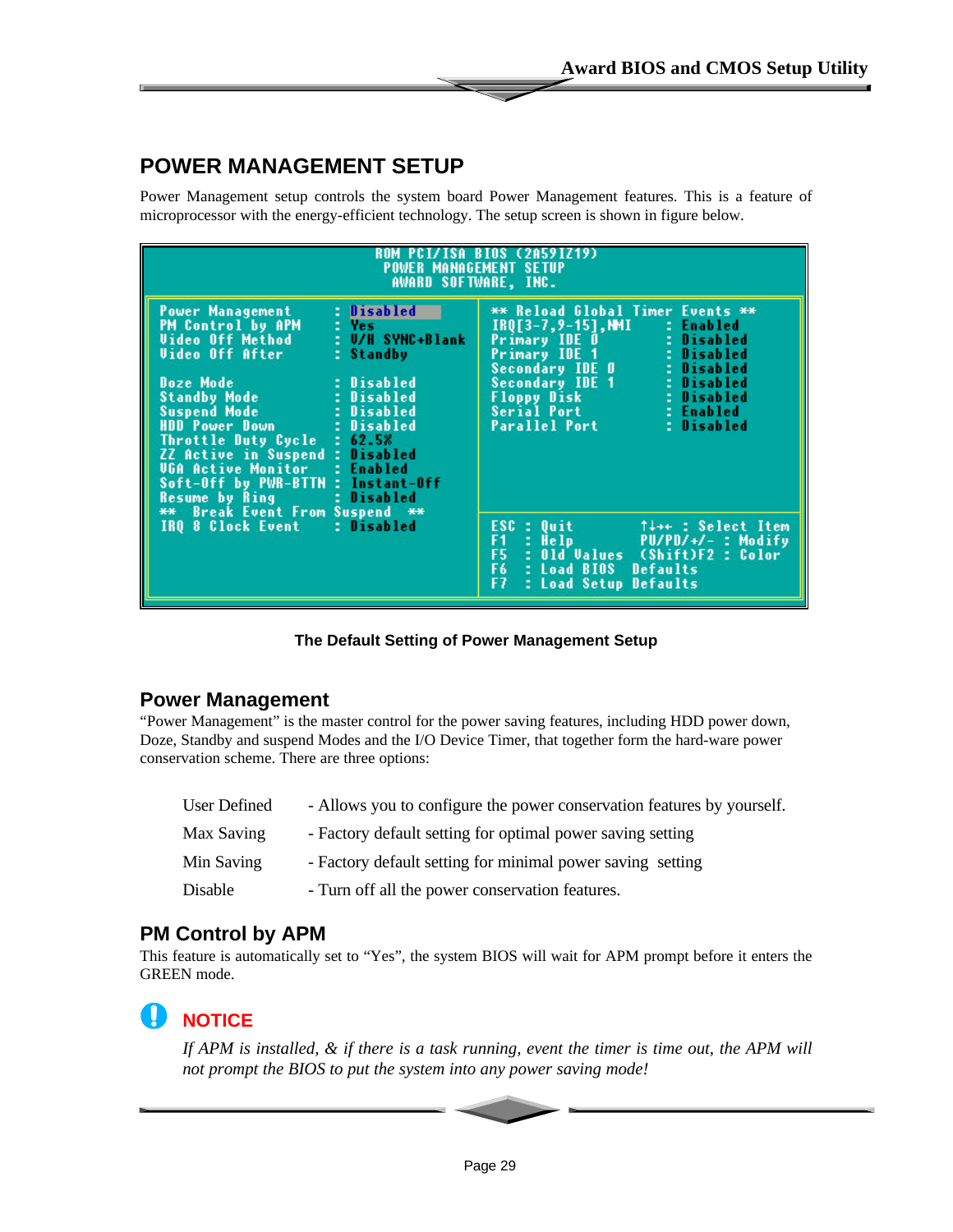#### **Video Off Method**

There are three options you can choose to turn off the VGA display.

- Blank Screen The system will blank the screen only.
- DPMS This function is enabled for only the VGA card supporting DPM.
- V/H SYNC + Blank Choose this mode if your system use the monitor with power management feature. In addition to the blank screen, the system will turn off the horizontal and vertical sync signal. Most monitor will turn off itself if these signal are inactive.

The default setting is "V/H SYNC+Blank".

#### **Video Off After**

As the system moves from lesser to greater power-saving modes, select the mode in which you want the monitor to blank.

#### **Doze Mode**

After the selected period of system inactivity (1 minute to 1 hour), the CPU clock runs at slower speed while all other devices still operate at full speed.

#### **Standby Mode**

After the selected period of system inactivity (1 minute to 1 hour), the fixed disk drive and the video shut off while all other devices still operate at full speed.

#### **Suspend Mode**

After the selected period of system inactivity (1 minute to 1 hour), all devices except the CPU shut off.

#### **HDD Power Down**

After the selected period of drive inactivity (1 to 15 minutes), the hard disk powers down while all other devices remain active.

#### **Throttle Duty Cycle**

When the system enters Doze mode, the CPU clock runs only part of the time. You may select the percent of time that the clock runs.

#### **ZZ Active in Suspend**

When enabled, the ZZ signal is active during Suspend mode.

#### **VGA Active Monitor**

When enabled, any video activity restarts the global timer for Standby mode.

#### **Soft-Off by PWR-BTTN**

This option allow user to select either instant-off or Delay 4 seconds to turn the system to the Suspend mode.

#### **IRQ8 Clock Event**

You can turn On or Off monitoring of IRQ8 so it does not awaken the system from Suspend mode.

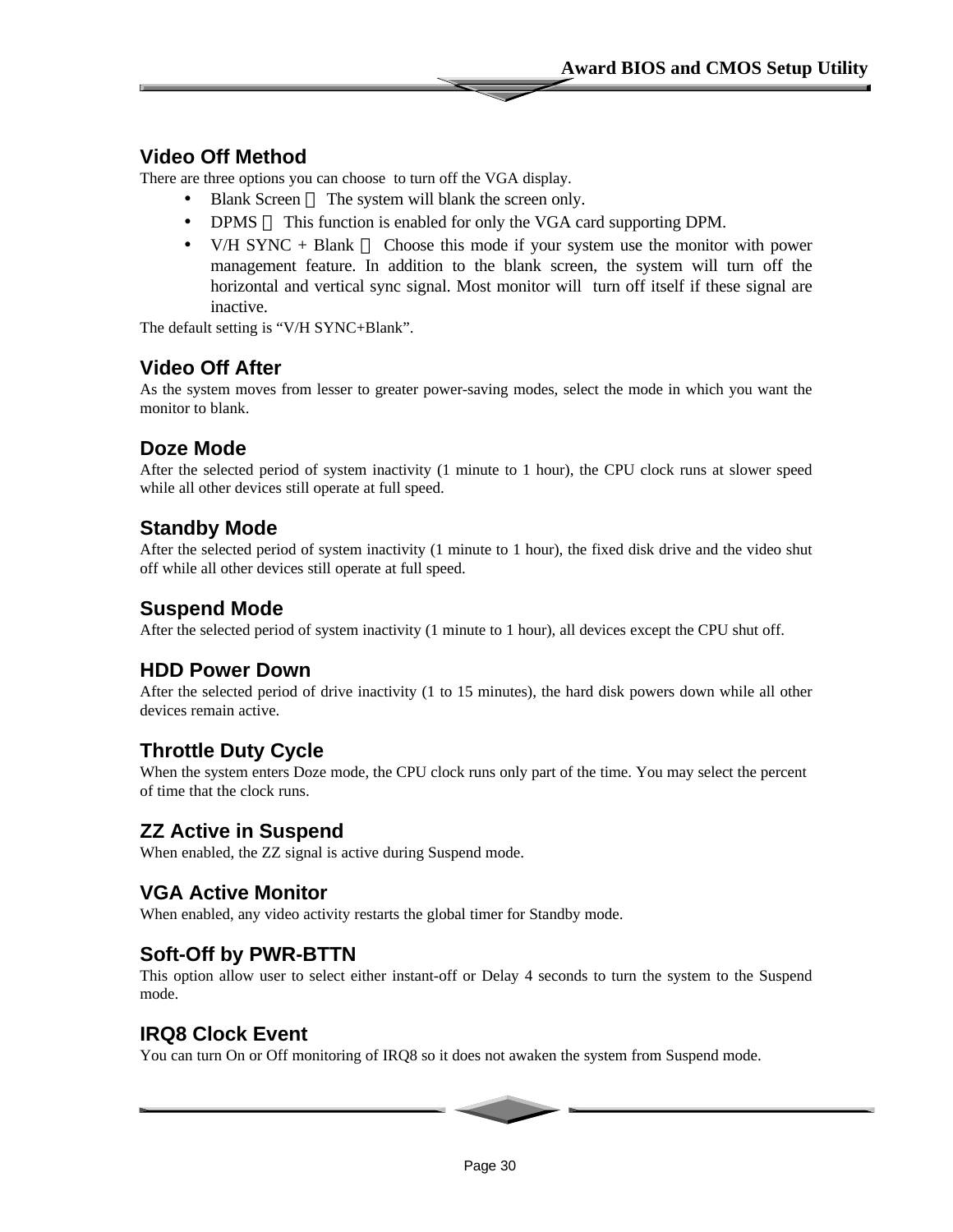#### **Reload Global Timer Events**

When Enables, an event occurring on each device listed below restarts the global time for Standby mode.

- IRQ3-7, 9-15, NMI
- Primary IDE 0 and 1
- Secondary IDE 0 and 1
- Floppy Disk
- Serial Port
- Parallel Port

# **PNP/PCI CONFIGURATION**

The System BIOS on a PCI platform plays the role of a System Resources Manager. Its main job is to dynamically allocate system resources such as I/O, Memory & IRQs to all PCI devices without any conflicts!

| PNP/PCI CONFIGURATION<br>AWARD SOFTWARE, INC.                                                | ROM PCI/ISA BIOS (2A59IZ19)                                                                                                                               |
|----------------------------------------------------------------------------------------------|-----------------------------------------------------------------------------------------------------------------------------------------------------------|
| PNP OS Installed : No<br>Resources Controlled By : Auto<br>Reset Configuration Data Disabled | PCI IDE IRQ Map To : PCI-AUTO<br>Primary IDE INT# : A<br>Secondary IDE INT# : A                                                                           |
|                                                                                              | ESC : Quit time : Select Item<br>F1 : Help PU/PD/+/- : Modify<br>F5 : Old Values (Shift)F2 : Color<br>F6 : Load BIOS Defaults<br>F7 : Load Setup Defaults |

**The Default Setting of PnP/PCI Configuration**

#### **PNP OS Installed**

Select Yes if the system operating environment is Plug-and-Play award (e.g., Windows95).

#### **Resources Controlled By**

You can allocate the system resources manually by choosing manual. If choose AUTO in this option, the system resources will be allocated automatically.

#### **Reset Configuration Data**

Select enabled in this option if you want to reset your PnP hardware information which stored in the system board. For normal use, this option should be set to disabled.

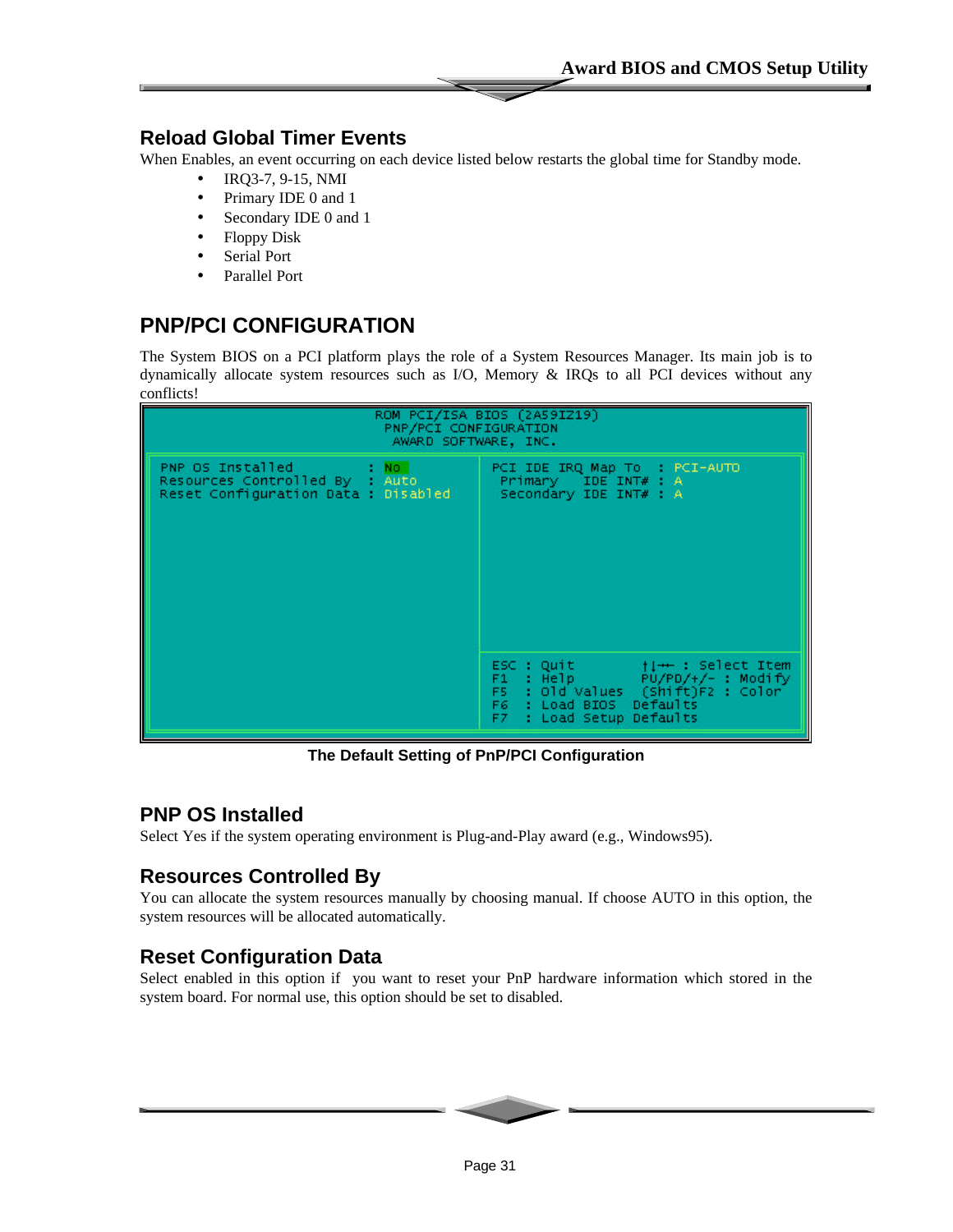#### **IRQ-3 to 15, DMA-0 to 7**

If you select manual in the Resources Controlled by option, you need to assign the system resources manually. In the resources list, you can assign the resources either for PCI / ISA PnP or for legacy (non-PnP) ISA. If you are using a legacy ISA card and using a specified IRQ or DMA, you should assign your system resources correctly for that ISA card otherwise you system / peripheral card will not function correctly.

# **PCI IRQ Activated By**

Leave the IRQ trigger set at Level unless the PCI device assigned to the interrupt specifies Edge-triggered interrupts.

### **PCI IDE IRQ Map to**

This field lets user select PCI IDE IRQ mapping or PC AT (ISA) interrupts. If your system does not have one or two PCI IDE connectors on the system board, select values according to the type of IDE interface(s) installed in your system (PCI or ISA). Standard ISA interrupts for IDE channels are IRQ14 for primary and IRQ15 for secondary.

### **Primary/Secondary IDE INT#**

Because the PCI IDE interface in the chipset has two channels, it requires two interrupt services. The primary and secondary IDE INT# fields default to values appropriate for two PCI IDE channels, with the primary PCI IDE channel having a lower interrupt than the secondary.

#### **Used Mem base addr**

Select a base address for the memory area used by any peripheral that requires high memory.

#### **Used Mem Length**

Select a length for the memory area specified the previous field. This field does not appear if no base address is specified..

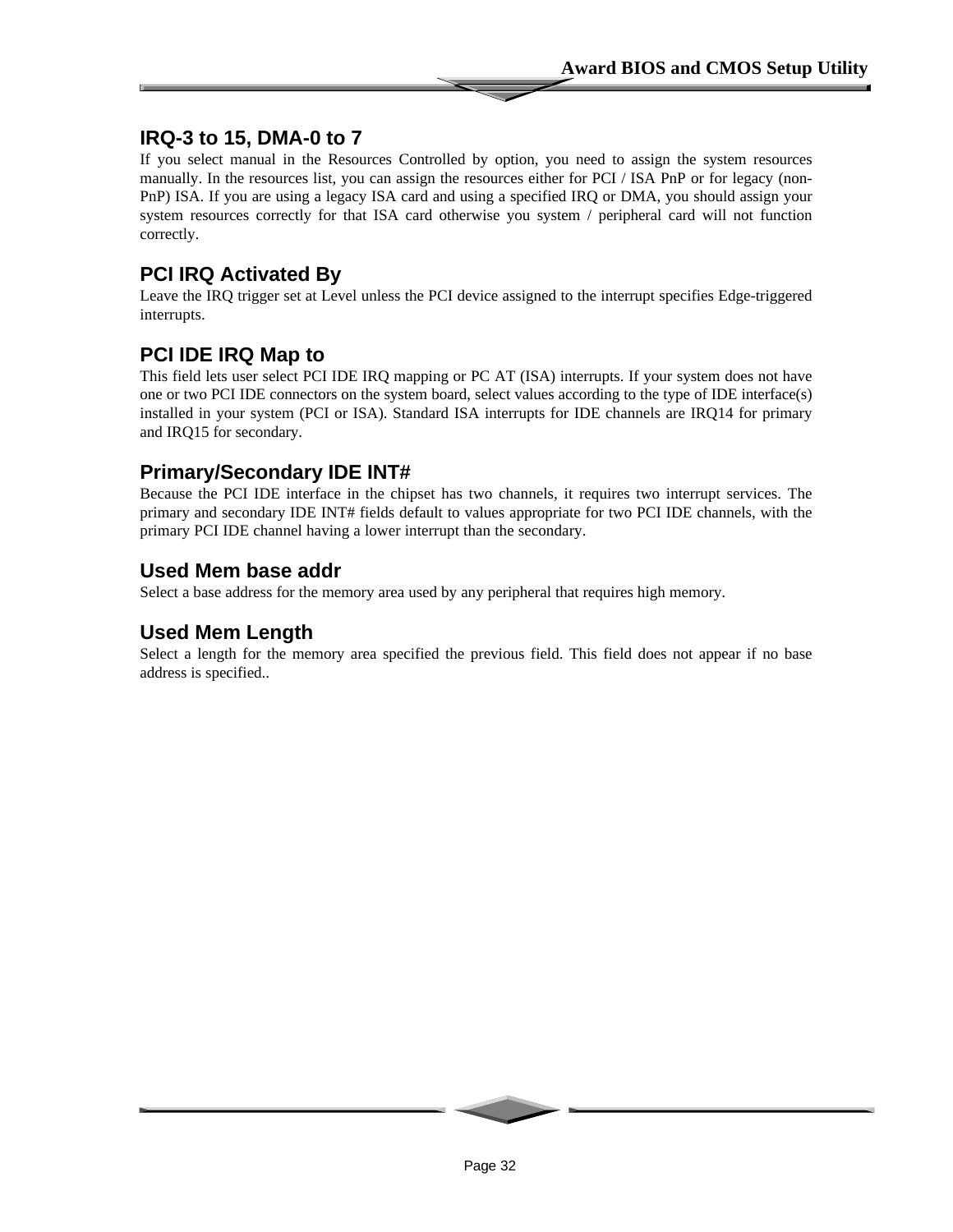### **INTEGRATED PERIPHERALS SETUP**

The Integrated Peripherals Setup Menu is divided into different categories. Use the arrow keys to highlight the item and then use the  $\langle PgUp \rangle$  or  $\langle PgDn \rangle$  keys to select the value you want in each item.

| ROM PCI/ISA BIOS (2A59IZ19)<br>INTEGRATED PERIPHERALS<br>AWARD SOFTWARE, INC.                                                                                                                                                                                                                                                                                                                  |  |                                                                                                                                                                |  |
|------------------------------------------------------------------------------------------------------------------------------------------------------------------------------------------------------------------------------------------------------------------------------------------------------------------------------------------------------------------------------------------------|--|----------------------------------------------------------------------------------------------------------------------------------------------------------------|--|
| TDE HDD Block Mode = = = = = Enabled<br>TDE Primary Master PIO = = Auto<br>IDE Primary Slave PIO : Auto<br>IDE Secondary Master PIO : Auto<br>IDE Secondary Slave PIO : Auto<br>IDE Primary Master UDMA : Auto<br>IDE Primary Slave UDMA : Auto<br>IDE Secondary Master UDMA: Auto<br>IDE Secondary Slave UDMA: Auto<br>On-Chip Primary PCI IDE: Enabled<br>On-Chip Secondary PCI IDE: Enabled |  | Onboard Parallel Port : 378/IRQ7<br>Parallel Port Mode<br><b>SPP</b>                                                                                           |  |
| Example of the Magnetic Magnetic Section of the Magnetic Section of the Magnetic Section of the Magnetic Section of the Magnetic Section of the Magnetic Section of the Magnetic Section of the Magnetic Section of the Magnet<br>Onboard Serial Port 1 : 3F8/IRQ4<br>Onboard Serial Port 2 : 2F8/IRQ3<br>Onboard IR Controller : Disabled                                                     |  | $\mathsf{esc} : \mathsf{Quit} \longrightarrow \mathsf{H} \rightarrow \mathsf{select} \mathsf{Item}$<br>F6 : Load BIOS Defaults<br>: Load Setup Defaults<br>FZ. |  |

**The Default Setting of Integrated Peripherals**

#### **IDE HDD Block Mode**

If IDE HDD Block Mode Enabled, the BIOS will detect the block size of the HDD and send block command automatically. Select Disable if your hard disk not support the Block mode transfer. The default setting is "Enabled".

#### **IDE Primary/Secondary and Master/Slave PIO Mode**

This option sets the PIO mode for all drives connected to the onboard PCI IDE. If this option is set to AUTO, the PIO mode will be set according to the value the drive reports with the auto detect hard disk function. The user may decrease the PIO mode by modifying this option, default is "AUTO".

#### **IDE Primary/Secondary and Master/Slave UDMA**

Ultra DMA/33 implementation is possible only if your IDE hard drive supports it and the operation environment includes a DMA driver (Windows95 OSR2 or a third-party IDE bus master driver). If your hard drive and your system software both support Ultra DMA/33, select Auto to enable BIOS support.

# **On-Chip Primary/Secondary PCI IDE**

This option allows you to disable the IDE interface if you are not using it or you are using another peripheral as IDE interface, such as SCSI controller. .The default setting is "Enabled".

#### **KBC Input Clock**

This option sets the operating frequency for the Keyboard Controller. Four operating frequencies are available: 6MHz, 8MHz, 12MHz and 16MHz.

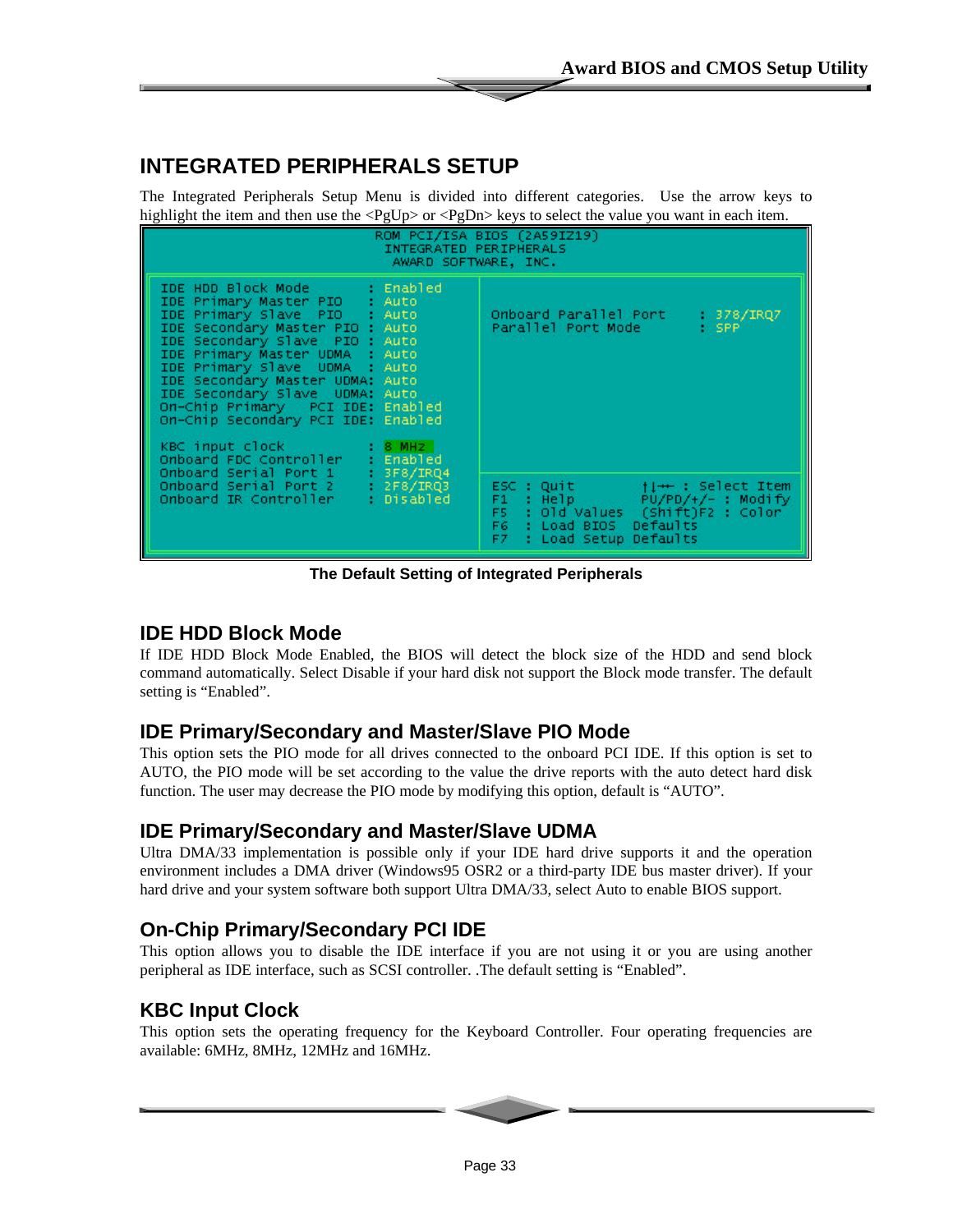#### **Onboard FDC Controller**

The on-board floppy disk controller can be enabled or disabled by this option..

#### **Onboard Serial Port 1 / Port 2**

You can configure the on-board serial port as COM1-COM4 or select "none" to disable the serial port.

#### **Onboard IR Connector**

The communication link between the system to the device can be half or full duplex. This option allows you specify the communication link is a half or full duplex and also other configurations such as IR Address Select, IR Mode,…etc. Please refer to your IR device for detailed information

#### **Onboard Parallel Port**

The on-board parallel port can be configured as LPT1 (378), LPT2 (278) or select "none" to disable the parallel port.

#### **Parallel Port Mode**

You can select SPP (Standard mode), EPP(Enhanced mode) and ECP(Extended mode) for parallel port mode in this menu. This communication mode is hardware dependent, please refer to your hardware manual for the Mode setting.

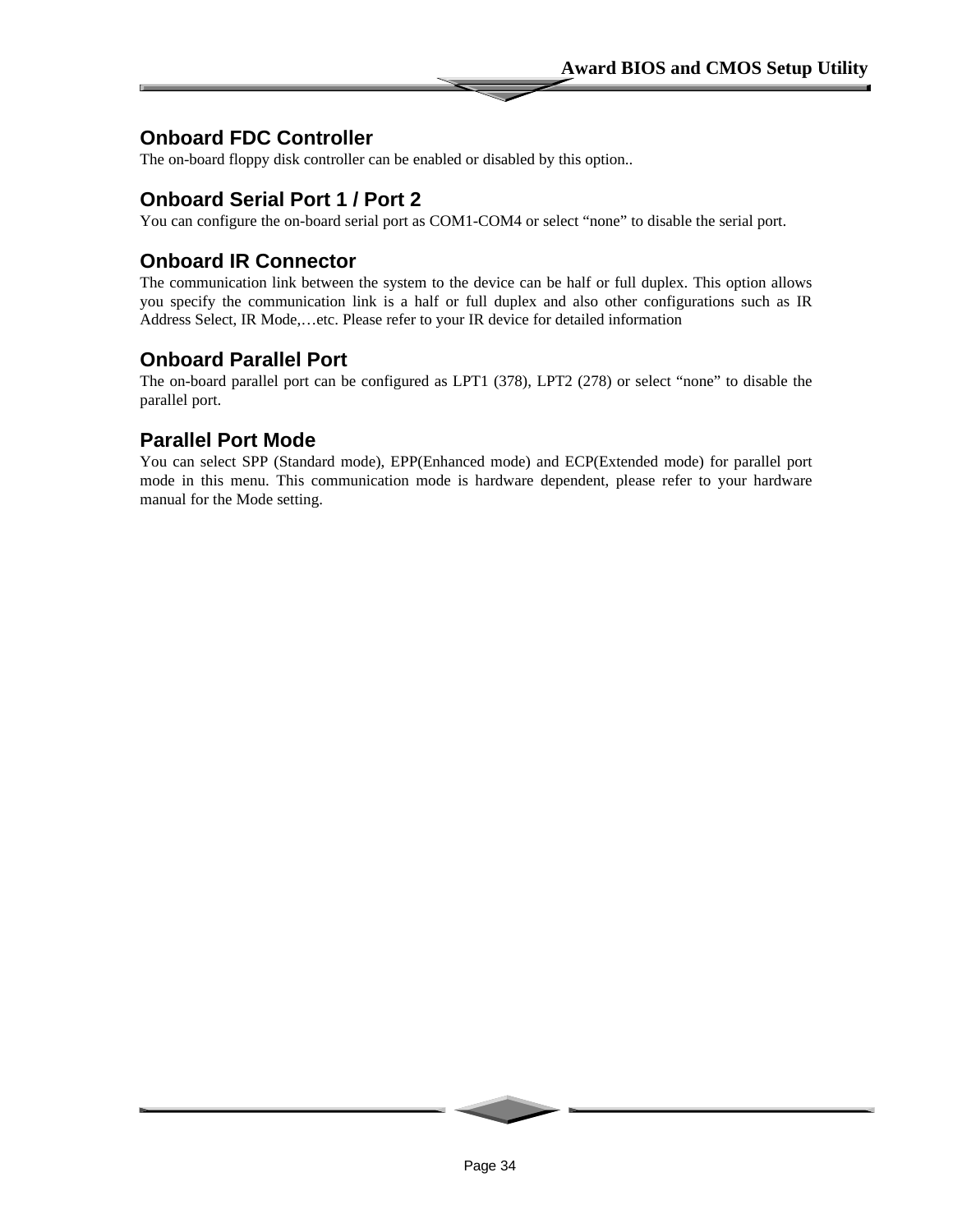# **LOAD BIOS DEFAULTS**

This features stay in the default system values before the user has changed any CMOS values. If CMOS setting is lost. the BIOS defaults will automatically be loaded.

# **LOAD SETUP DEFAULTS**

This features load the default setting for normal use.

# **PASSWORD SETTING**

When you select the supervisor or user password function, the following message will appear on the screen to assist you in creating a password.

#### ENTER PASSWORD:

Type the password, up to eight characters, and press <Enter>. The password typed now will clear any previously entered password from CMOS memory. You will be asked to confirm the password. Type the password again and press <Enter>. You may also press <Esc> to abort the selection and not to enter a password.

To disable password, just press <Enter> when you are prompted to enter password. A message will confirm the password being disabled. Once the password is disabled, the system will boot and you can enter Setup freely.

#### PASSWORD DISABLED.

If you select System at Security Option of BIOS Features Setup Menu, you will be prompted for the password every time the system is rebooted or any time you try to enter Setup. If you select Setup at Security Option of BIOS Features Setup Menu, you will be prompted only when you try to enter Setup.

# **IDE HDD AUTO DETECTION**

You can use this utility to detect the IDE hard disk parameters. It can automatically detect up to four hard disk.

#### **SAVE AND EXIT SETUP**

Select this option when you finished setup the CMOS and it will save the change you made and reboot the system after you press "YES".

# **EXIT WITHOUT SAVING**

If you decided not to save any change you had made, you can select this option to exit the CMOS setup and all the change you made will be ignored.

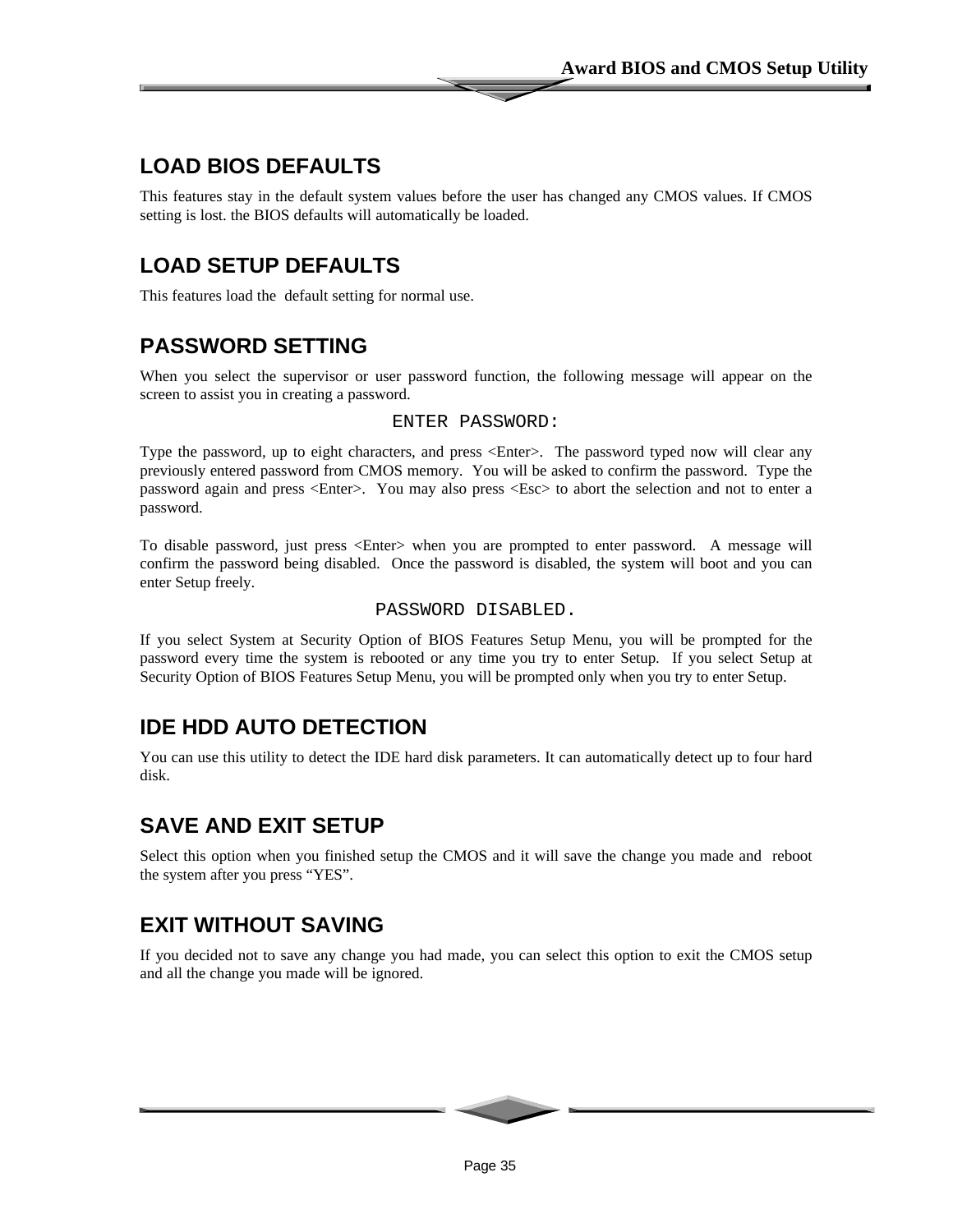# **Motherboard Technical Specification**

# **ENVIRONMENT**

| Parameter                           | <b>Specification</b>                         |
|-------------------------------------|----------------------------------------------|
| <b>Operating</b>                    |                                              |
| Temperature                         | +0 <sup>o</sup> C to +55 <sup>o</sup> C      |
| Humidity                            | 20% to 80%                                   |
| Atmosphere                          | Non-condensing                               |
| Non-operating/Transportation        |                                              |
| Temperature                         | $-20^{\circ}$ C to $+65^{\circ}$ C           |
| Humidity                            | 10% to 90%                                   |
| Atmosphere                          | Non-condensing                               |
| <b>AT Power Supply Requirement</b>  |                                              |
| $±5$ V                              | $\pm 5\%$                                    |
| ±12 V                               | $\pm$ 5 %                                    |
| <b>ATX Power Supply Requirement</b> |                                              |
| $+3.3 V$                            | $\pm 5\%$                                    |
| ±5V                                 | $\pm 5\%$                                    |
| ±12V                                | $\pm 5\%$                                    |
| <b>Vibration</b>                    |                                              |
| Operating                           | 0.2G<br>Z axis (up and down), 5 to 300 Hz    |
|                                     | X axis (front and rear), 5 to 300 Hz<br>0.1G |
|                                     | Y axis (left and right), 5 to 300 Hz         |

# **DIMENSIONS AND WEIGHT**

| <b>Dimension Approx.</b> | $\parallel$ 224 x 220 mm (8.82x8.66 inches) |
|--------------------------|---------------------------------------------|
| Net Weight               | $\parallel$ 0.475 Kg (1.08 lb.)             |

# **ELECTRICAL SPECIFICATION**

| <b>Onboard Voltage Regulation</b> | Under 3.3V condition   |
|-----------------------------------|------------------------|
| Voltage transient                 | ± 5%                   |
| Set point variation               | $+1\%$                 |
| <b>Onboard Current Limitation</b> |                        |
| Under $3.3V$ condition            | about 14 Ampere (max.) |

# **POWER CONSUMPTION**

The is designed to operate with a 200 W ATX power supply. For a system configured with the motherboard including a 200 MHz Pentium processor w/ 512 KB Cache, 64 MB EDO DRAM, 3.5-inch floppy drive, 2.1 GB IDE hard drive, 8X IDE CD-ROM, and a PCI graphics card, The overall calculated power dissipation is about 80W. However, this information is provided only as reference for the total system power usage.